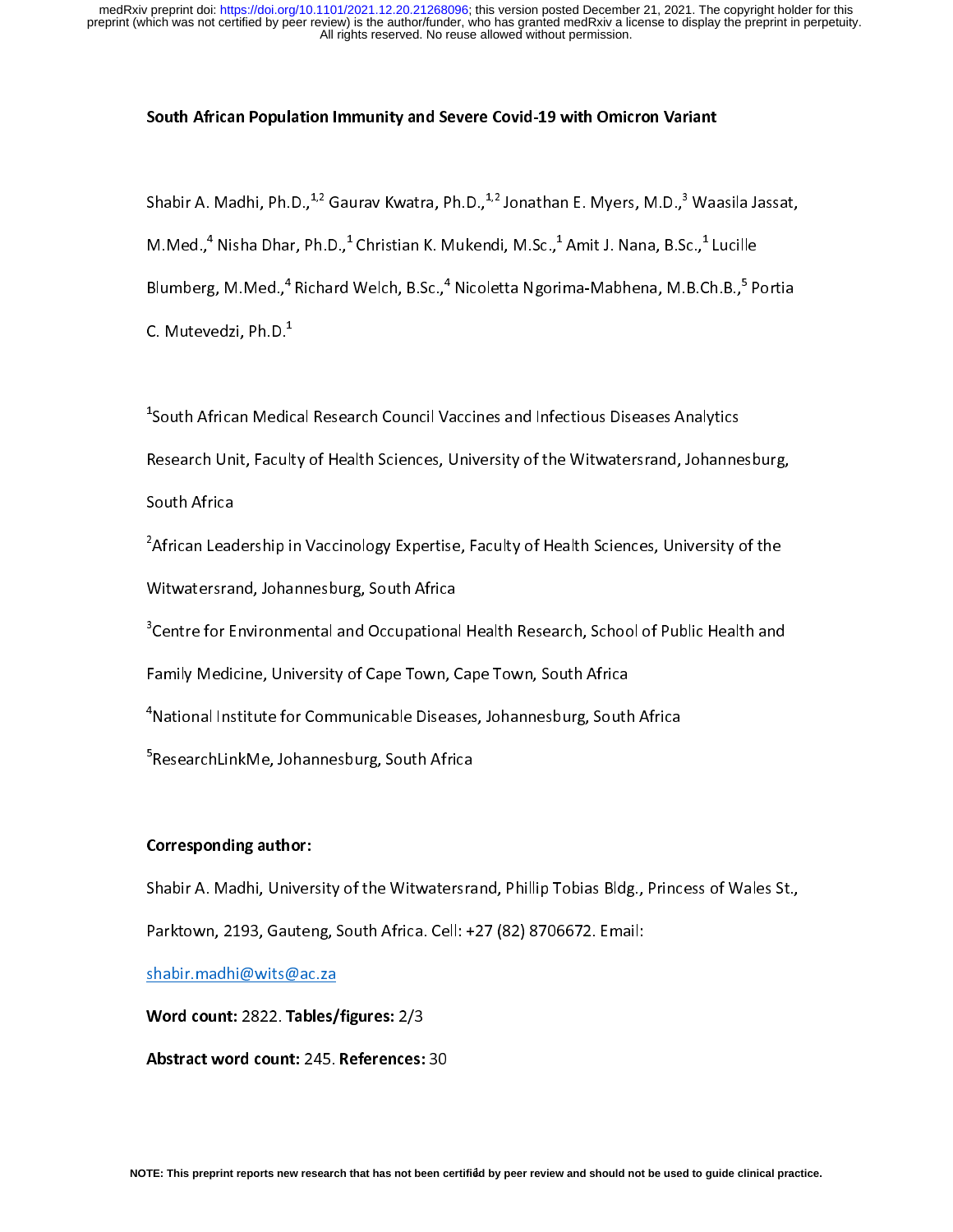#### **ABSTRACT**

### Background

Gauteng Province, South Africa, to determine SARS-CoV-2 immunoglobulin G (IgG)<br>seroprevalence primarily prior to the fourth wave of coronavirus disease 2019 (Covid-1<br>which the B.1.1.529 (Omicron) variant is dominant. We ev Seroprevalence primarily prior to the fourth wave of coronavirus disease 2019 (Cov-<br>Which the B.1.1.529 (Omicron) variant is dominant. We evaluated epidemiological to<br>Case rates and rates of severe disease through to Decem seropresence primarily prior to the fourth wave of correlations and served one of (Coronavirus), in<br>which the B.1.1.529 (Omicron) variant is dominant. We evaluated epidemiological trends in<br>case rates and rates of severe d case rates and rates of severe disease through to December 15, 2021, in Gauteng.<br>Methods<br>We contacted households from a previous seroepidemiological survey conducted from

# Methods

case rates and response the contacted households from a previous seroepidemiological survey conducted to November 2020 to January 2021, plus an additional 10% of households using the s November 2020 to January 2021, plus an additional 10% of households using the same<br>sampling framework. Dry blood spot samples were tested for anti-spike and anti-<br>nucleocapsid protein IgG using quantitative assays on the L Sompling framework. Dry blood spot samples were tested for anti-spike and anti-<br>nucleocapsid protein IgG using quantitative assays on the Luminex platform. Daily case<br>death data, weekly excess deaths, and weekly hospital a death data, weekly excess deaths, and weekly hospital admissions were plotted over time.<br>Results<br>Samples were obtained from 7010 individuals, of whom 1319 (18.8%) had received a Covid-

# Results

Results<br>Results<br>Samples were obtained from 7010 individuals, of whom 1319 (18.8%) had received a Covid<br>19 vaccine. Overall seroprevalence ranged from 56.2% (95% confidence interval [CI], 52.6 t 19 vacuum overall seroprevalence ranged from 1910 (1910 confidence interval [10], 1911 in<br>59.7) in children aged <12 years to 79.7% (95% Cl, 77.6 to 81.5) in individuals aged >50<br>years. Seropositivity was 6.22-fold more li 59.79.<br>19.9 years. Seropositivity was 6.22-fold more likely in vaccinated (93.1%) vs unvaccinated (6<br>19.1%) individuals. Epidemiological data showed SARS-CoV-2 infection rates increased more ra<br>19.1 than in previous waves years. Seropositivity was 6.22 fold more likely in vacantical (93.1%) is antiactmental (93.1%)<br>individuals. Epidemiological data showed SARS-CoV-2 infection rates increased more rapidly<br>than in previous waves but have now individuals. The minimism of than in previous waves but have now plateaued. Rates of hospitalizations and excess deaths did not increase proportionately, remaining relatively low.<br>Conclusions than in previous waves but have now plateaued interpretienting and have now plates<br>did not increase proportionately, remaining relatively low.<br>We demonstrate widespread underlying SARS-CoV-2 seropositivity in Gauteng Provi

### Conclusions

did not increase proportionately, remaining relatively low.<br> **Conclusions**<br>
We demonstrate widespread underlying SARS-CoV-2 seropositivity in Gauteng Province<br>
prior to the current Omicron-dominant wave, with epidemiologic We demonstrate which pread underlying SARS-COV-2 seropositivity in Gauteng Province<br>prior to the current Omicron-dominant wave, with epidemiological data showing an<br>2 prior to the current Omicron-dominant wave, with epidemiological data showing an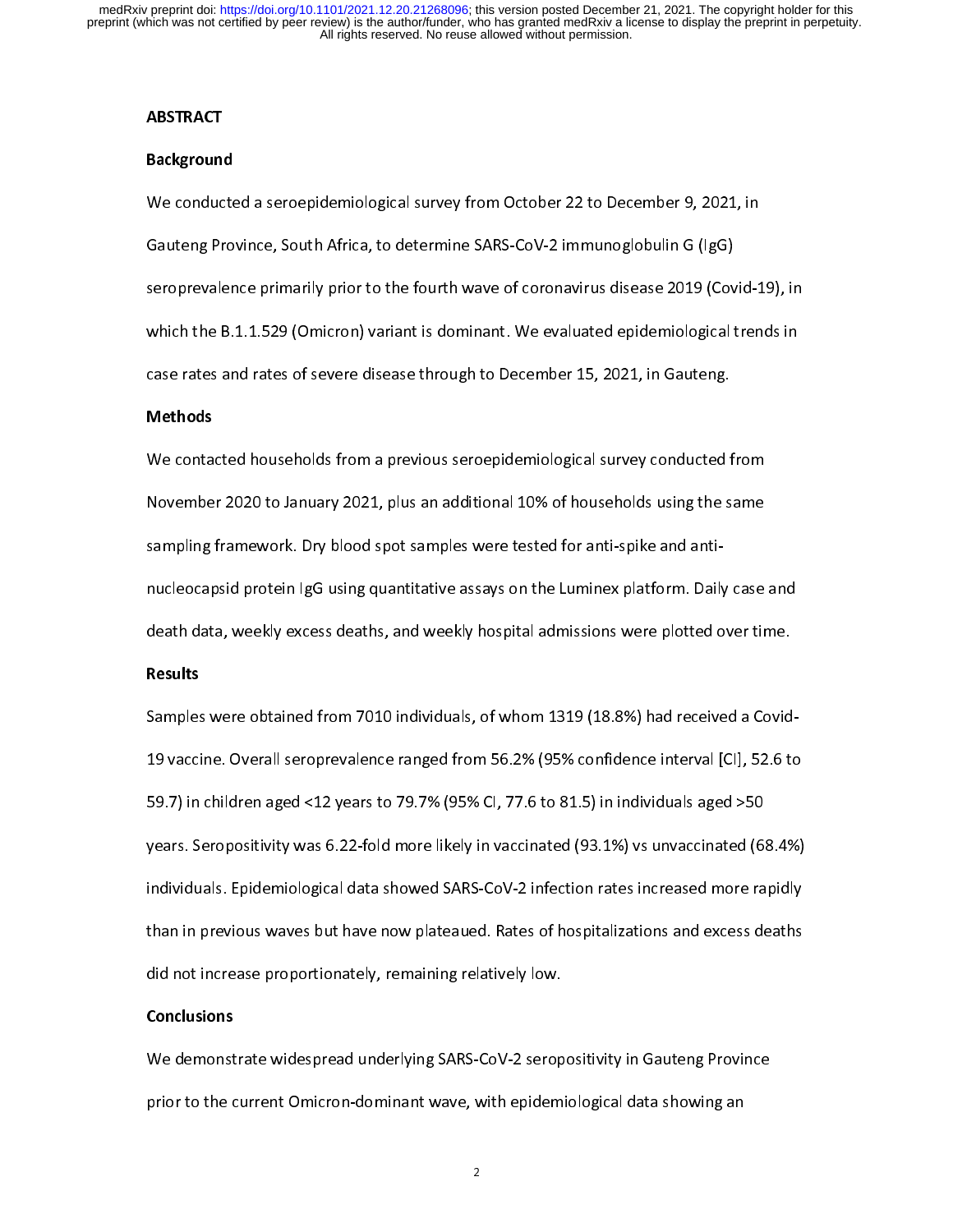$\frac{1}{2}$  is defined and death rate during order  $\frac{1}{2}$  is defined and defined by  $\frac{1}{2}$  is defined as  $\frac{1}{2}$  is defined as  $\frac{1}{2}$  is defined as  $\frac{1}{2}$  is defined as  $\frac{1}{2}$  is defined as  $\frac{1}{2}$  is def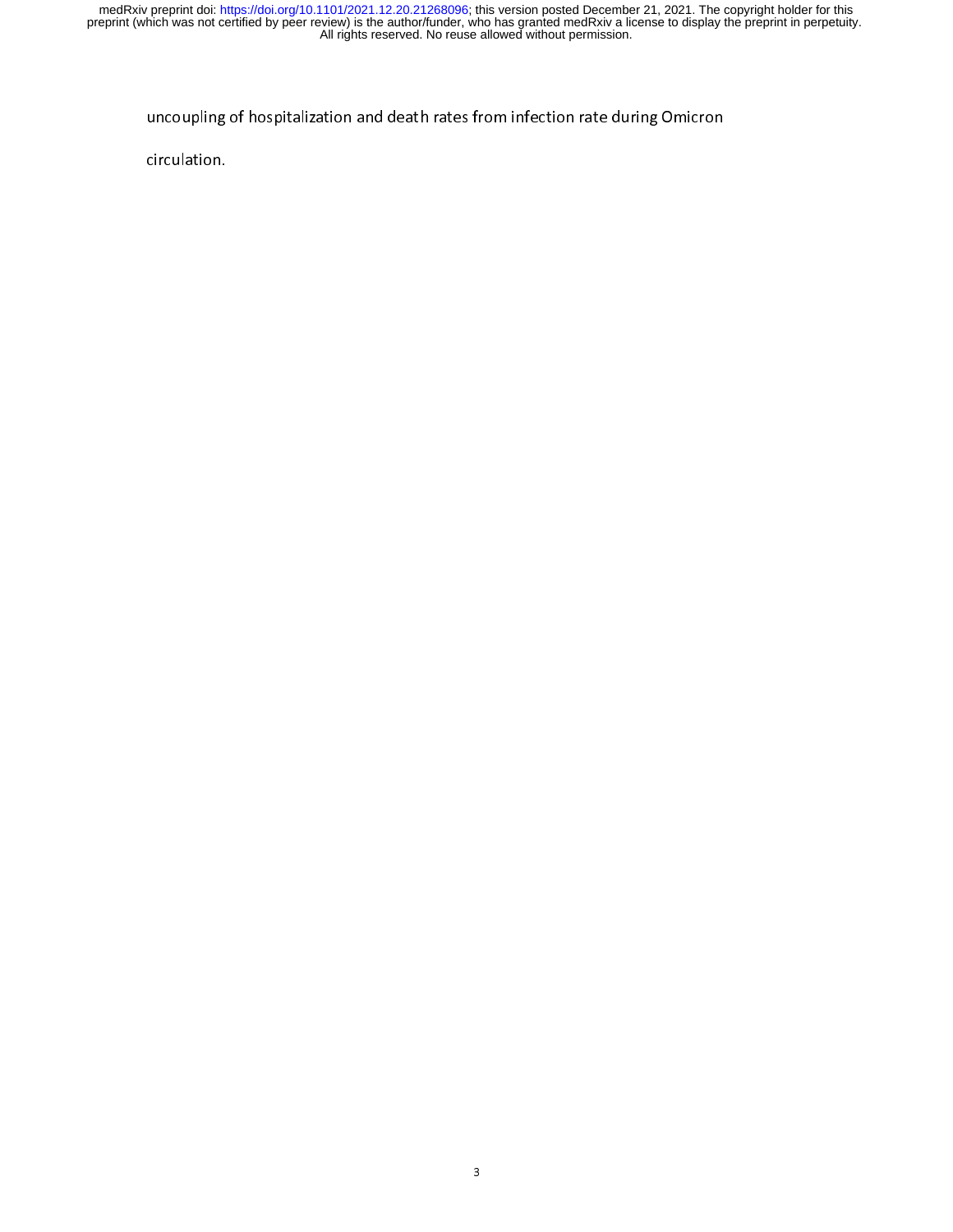# BACKGROUND

The B.1.1.529 (Omicron) variant of severe acute respiratory virus syndrome coronavirus 2<br>(SARS-CoV-2) was first reported on November 25, 2021, in Gauteng Province, South Africa.<sup>1</sup><br>The World Health Organization designated (SARS-CoV-2) was first reported on November 25, 2021, in Gauteng Province, South Africa.<sup>4</sup><br>The World Health Organization designated Omicron a variant of concern due to its predicte<br>greater transmissibility and its potenti  $\frac{1}{2}$ The World Health Organization acagonated Omicron a random of concern due to the predicted<br>greater transmissibility and its potential to evade vaccine- and natural infection-induced<br>immunity.<sup>2</sup> The Omicron variant contains immunity.<sup>2</sup> The Omicron variant contains mutations that indicate it could be more infection<br>(R203K, G204R mutations affecting the nucleocapsid protein), more transmissible (H655)<br>N679K, P681H mutations affecting the spike immunity.<sup>2</sup><br>(R203K, G2<br>N679K, P68<br>innate imm O4R mutations affecting the nucleocapsid protein), more transmissible (H655Y,<br>31H mutations affecting the spike protein), and possibly better able to evade<br>11H mutations affecting the spike protein), and possibly better ab M679K, P681H mutations affecting the spike protein), and possibly better able to evade<br>innate immunity (A105-107 mutation affecting nonstructural proteins) and antibodies<br>(multiple mutations affecting the spike protein rec Innate immunity ( $\Delta$ 105-107 mutation affecting nonstructural proteins) and antibodies<br>(multiple mutations affecting the spike protein receptor binding domain [RBD] and N-<br>terminal domain) compared with the wild-type (WT) (multiple mutations affecting the spike protein receptor binding domain [RBD] and N-<br>terminal domain) compared with the wild-type (WT) variant.<sup>3,4</sup> In addition to at least 3<br>mutations affecting the spike protein,<sup>5</sup> the only seven spike and one nucleocapsid-protein mutation in the antibody-evasive  $B.1.351$ terminal domain) compared with the wild-type (WT) variant.<sup>3,4</sup> In addition to at least 32<br>mutations affecting the spike protein,<sup>5</sup> the Omicron variant harbors three mutations<br>affecting the membrane protein and six involv mutations affecting the spike protein,"<br>affecting the membrane protein and si<br>only seven spike and one nucleocapsid<br>(Beta) variant.<sup>6</sup> mutations affecting the spike protein,<sup>5</sup> the Omicron variant harbors three mutations<br>affecting the membrane protein and six involving the nucleocapsid protein, compared with an example in membrane protein and six involving the nucleocappin protein, compared with<br>only seven spike and one nucleocapsid-protein mutation in the antibody-evasive B.1.351<br>(Beta) variant.<sup>6</sup> only seven spike and one nucleocapsid-protein mutation in the antibody-scheme share<br>(Beta) variant.<sup>6</sup><br>The Omicron variant has out-competed the B.1.617.2 (Delta) variant in Gauteng Province

(Beta) variant.<sup>o</sup><br>The Omicron va<br>and is now resp )<br>}  $\frac{1}{2}$ and is now responsible for approximately 95% of new cases sequenced.<sup>7</sup> This fourth wave<br>Covid-19 is occurring in the context of the rollout of Covid-19 vaccines, which began on M<br>17, 2021. We previously conducted a popula and is now responsible for approximately 95% of new cases sequenced.'<br>Covid-19 is occurring in the context of the rollout of Covid-19 vaccines, w<br>17, 2021. We previously conducted a population-wide seroepidemiologic<br>Gauten Covid-19 is occurring in the context of the rollout of Covid-19 vaccines, which began on May<br>17, 2021. We previously conducted a population-wide seroepidemiological survey in<br>Gauteng that was completed on January 22, 2021, Covid-17, 2021. We previously conducted a population-wide seroepidemiological survey in<br>Gauteng that was completed on January 22, 2021, nine weeks into the second wave of<br>Covid-19 in South Africa, a wave dominated by the B Gauteng that was completed on January 22, 2021, nine weeks into the second wave of<br>Covid-19 in South Africa, a wave dominated by the Beta variant.<sup>8</sup> We found that 19.1% of<br>the population were anti-RBD IgG seropositive, a Covid-19 in South Africa, a wave dominated by the Beta variant.<sup>8</sup> We found that 19.1%<br>the population were anti-RBD IgG seropositive, a value that ranged from 5% to 43% acr<br>provincial sub-districts.<sup>8</sup> Since that time, Sou Covid-19 in South Africa, a wave dominated by the Beta variant.° We found that 19.1% of<br>the population were anti-RBD IgG seropositive, a value that ranged from 5% to 43% across<br>provincial sub-districts.<sup>8</sup> Since that time, provincial sub-districts.<sup>8</sup> Since that time, South Africa has experienced a third wave of Covid<br>4 provincial sub-districts.<sup>8</sup><br>|<br>|

4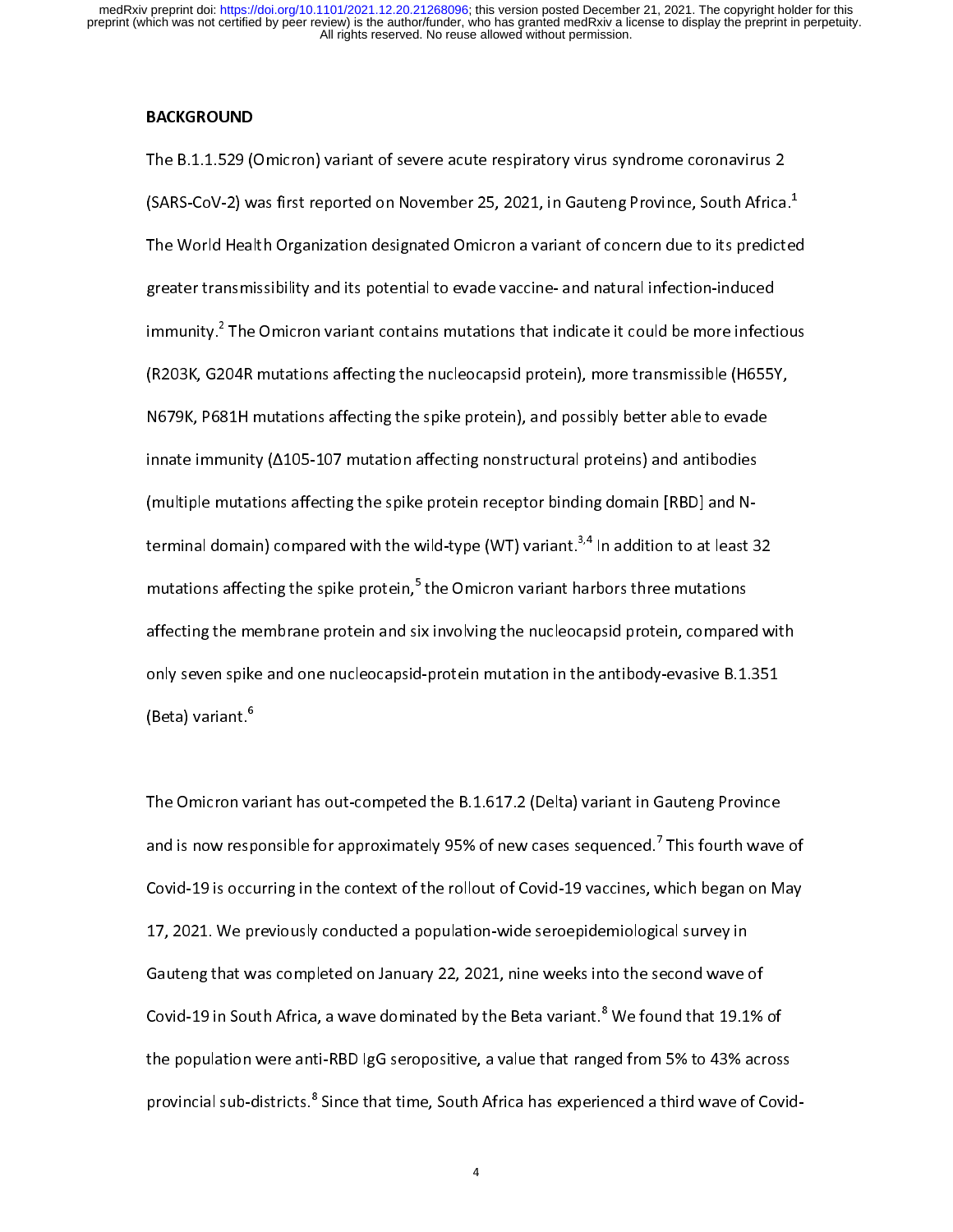19 from April 7 to November 1 that was largely due to the Delta variant, which out-

competed the Beta variant."<br>Herein, we report a follow-u<br>completed on December 9, <mark>:</mark>  $\frac{1}{2}$ |<br>|<br>| Herein, we report a follow-up seroepidemiological survey in Gauteng Province that was<br>completed on December 9, 2021, and thus provides seroprevalence data largely from prior<br>to the fourth wave. Furthermore, we report epide compresents on December 9, 2022, and thus provides seropresented at thus provided to the fourth wave. Furthermore, we report epidemiological trends for rates of Covid-19 cases, hospitalizations, recorded deaths, and excess to the fourth wave. Furthermore, the fourth waves the start of the pandemic through to December 15, 2021.<br>The start of the pandemic through to December 15, 2021. cases, the start of the pandemic through to December 15, 2021.<br> **CAUSE METHODS** 

# METHODS

# the start of the start of the panel of the panel of the panel of the panel of the panel of the panel of the panel of the panel of the panel of the panel of the panel of the panel of the panel of the panel of the panel of t Study setting and data collection

 $\frac{1}{2}$ Gauteng Province is demarcated into five health districts comprising 26 sub-districts.<sup>20</sup> It<br>constitutes 1.5% of South Africa's landmass but contains 26% (15.9/59.6 million) of its<br>population.<sup>10</sup> The overall population d constitutes 1.5% of South Africa's landmass but contains 26% (15.9/59.6 million) of its<br>population.<sup>10</sup> The overall population density (people per square kilometer) in Gauteng<br>Province is 737, ranging from 3400 in the Joha population.<sup>20</sup> The overall population density (people per square kilometer) in Gauteng<br>Province is 737, ranging from 3400 in the Johannesburg district, where 36.9% of the<br>population live, to 200 in West Rand, in which 6.2 Province is 1337, ranging from 342 in the Schmin Stating alsence, where 3400 in the<br>population live, to 200 in West Rand, in which 6.2% of the population live (Table S1 i<br>Supplementary Appendix). population in sy to 200 in West Rand, in which cases to 200 pp<br>Supplementary Appendix).<br>This survey included the same households sampled during our previous survey, which was

 $\begin{array}{l} \begin{array}{l} \text{This survey included the sa} \\ \text{undertaken from November} \end{array} \end{array}$  $\frac{1}{2}$ IFT THIS SET IN THIS SET THIS INTERNATION IN THIS UNIVER INTERNATION INTIAL SECOND WAVE OF COVID-19 in Gauteng Province, which was dominated by the Beta variant.<br>Details of the previous survey, including the sampling frame second wave of Covid-19 in Gauteng Province, which was dominated by the Beta variant.<br>Details of the previous survey, including the sampling framework used, have been<br>published.<sup>8</sup> In the survey reported here, which was co nine week after the energy interest.<br>dominated by the Beta variant.<br>ework used, have been<br>tted from October 22 to Details of the previous survey, including the sampling framework used, have been<br>published.<sup>8</sup> In the survey reported here, which was conducted from October 22 to<br>December 9, 2021, an additional 10% of households were samp published.<sup>8</sup> In the survey reported here, which was conducted from October 22 to<br>December 9, 2021, an additional 10% of households were sampled in the same clu<br>5 published." In the survey reported here, which was conducted from October 22 to<br>December 9, 2021, an additional 10% of households were sampled in the same clu<br>5  $\begin{array}{c} \text{S} \\ \text{S} \end{array}$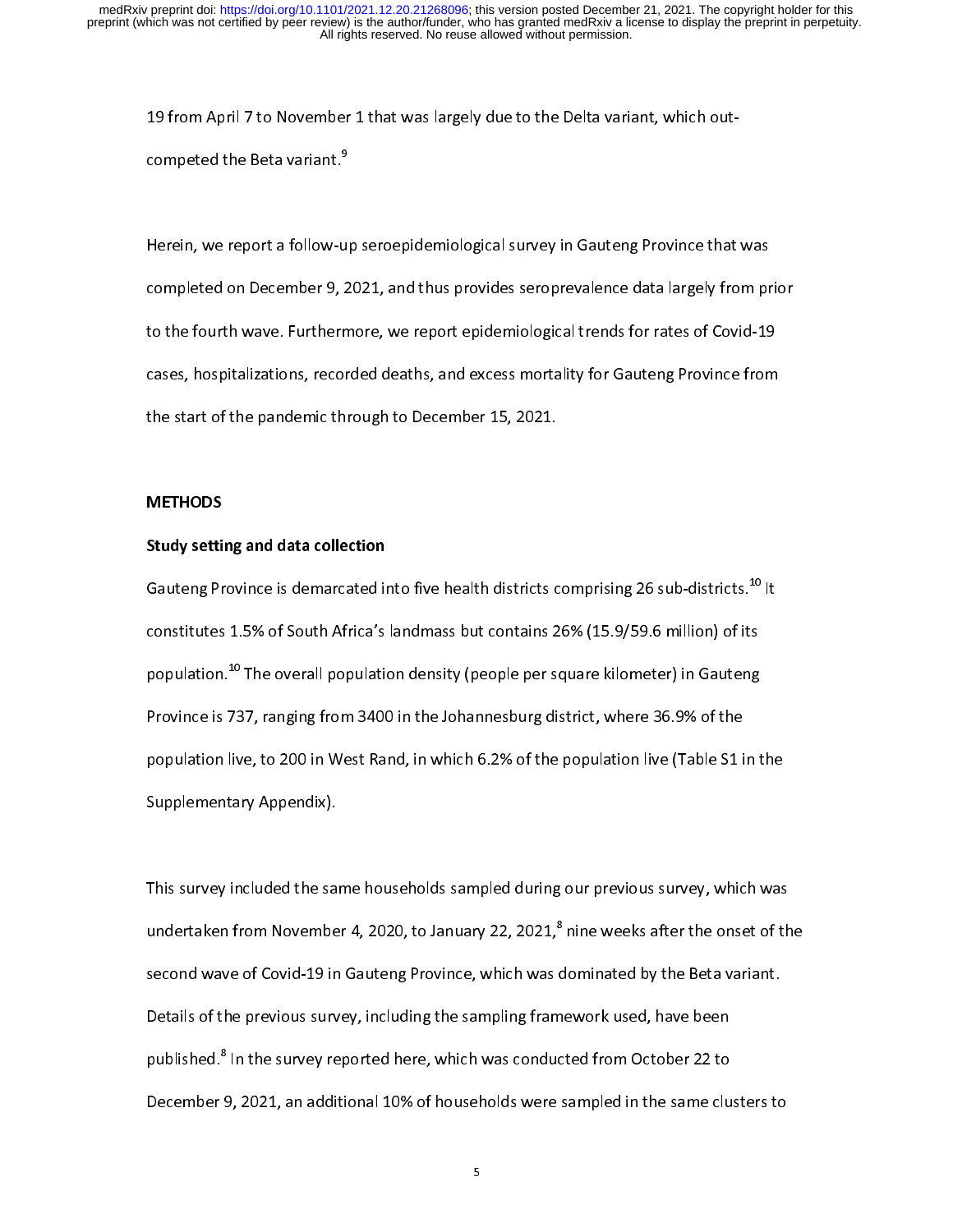the previous survey. The survey was powered to evaluate seropositivity to SARS-CoV2 at th<br>district and sub-district level. Demographic and epidemiologic data were collected using an<br>electronic questionnaire.<sup>8</sup> the previous survey. The survey was powered to evaluate seropositivity to sums so the surface<br>district and sub-district level. Demographic and epidemiologic data were collected using an<br>electronic questionnaire.<sup>8</sup> district and sub-district called using and epidemiologic data were collected using an<br>electronic questionnaire.<sup>8</sup><br>Serology analysis

electronic questionnaire.°<br>Serology analysis<br>Dried blood spot samples  $\frac{1}{2}$ ؟<br>!<br>! Serology analysis<br>Dried blood spot samples were collected from participating individuals and tested for anti-<br>spike and anti-nucleocapsid protein IgG (see Supplementary Methods section of the<br>Supplementary Appendix). Antisupplementary Appendix). Anti-nucleocapsid IgG was included to identify individuals<br>were seropositive from natural infection rather than due to vaccination (i.e. only ant<br>IgG seropositivity). Details of the serology assay Supplementary Appendix). Anti-nucleocappeding time included to identify individuals who<br>were seropositivity from natural infection rather than due to vaccination (i.e. only anti-spike<br>IgG seropositivity). Details of the se lgG seropositivity). Details of the serology assay have been published and are summarized in<br>the Supplementary Methods section of the Supplementary Appendix.<sup>11,12</sup><br> Ighthe Supplementary Methods section of the Supplementary Appendix.<sup>11,12</sup><br>Covid-19 data sources

# Covid-19 data sources

the Supplementary Methods section of the Supplementary Appendix.<sup>11,12</sup><br>Covid-19 data sources<br>Daily case and death data were sourced from the South African national c ا<br>]<br>} database produced by the National Department of Health.<sup>13</sup> Weekly excess death dat<br>sourced from the South African Medical Research Council.<sup>14</sup> Weekly hospital admission<br>data were sourced from the National Institute for C database produced by the National Department of Health.<sup>25</sup> Weekly excess death data were<br>sourced from the South African Medical Research Council.<sup>14</sup> Weekly hospital admissions<br>data were sourced from the National Institut sourced from the South African Medical Research Council.<sup>44</sup> Weekly hospital admissions<br>data were sourced from the National Institute for Communicable Disease DATCOV datab<br>(latest report from December 11, 2021).<sup>15</sup> We ana (latest report from December 11, 2021).<sup>15</sup> We analyzed the epidemiological data for Covid-<br>19 cases, hospitalization, recorded deaths, and excess mortality rates for Gauteng Province<br>and its five health districts. (latest report from December 11, 2021).<sup>35</sup> We analyzed the epidemiological data for Covid-<br>19 cases, hospitalization, recorded deaths, and excess mortality rates for Gauteng Province<br>and its five health districts. 19 cases, inspectmental, recorded deaths, and excess mortality, rates for Caucas, excess and its five health districts.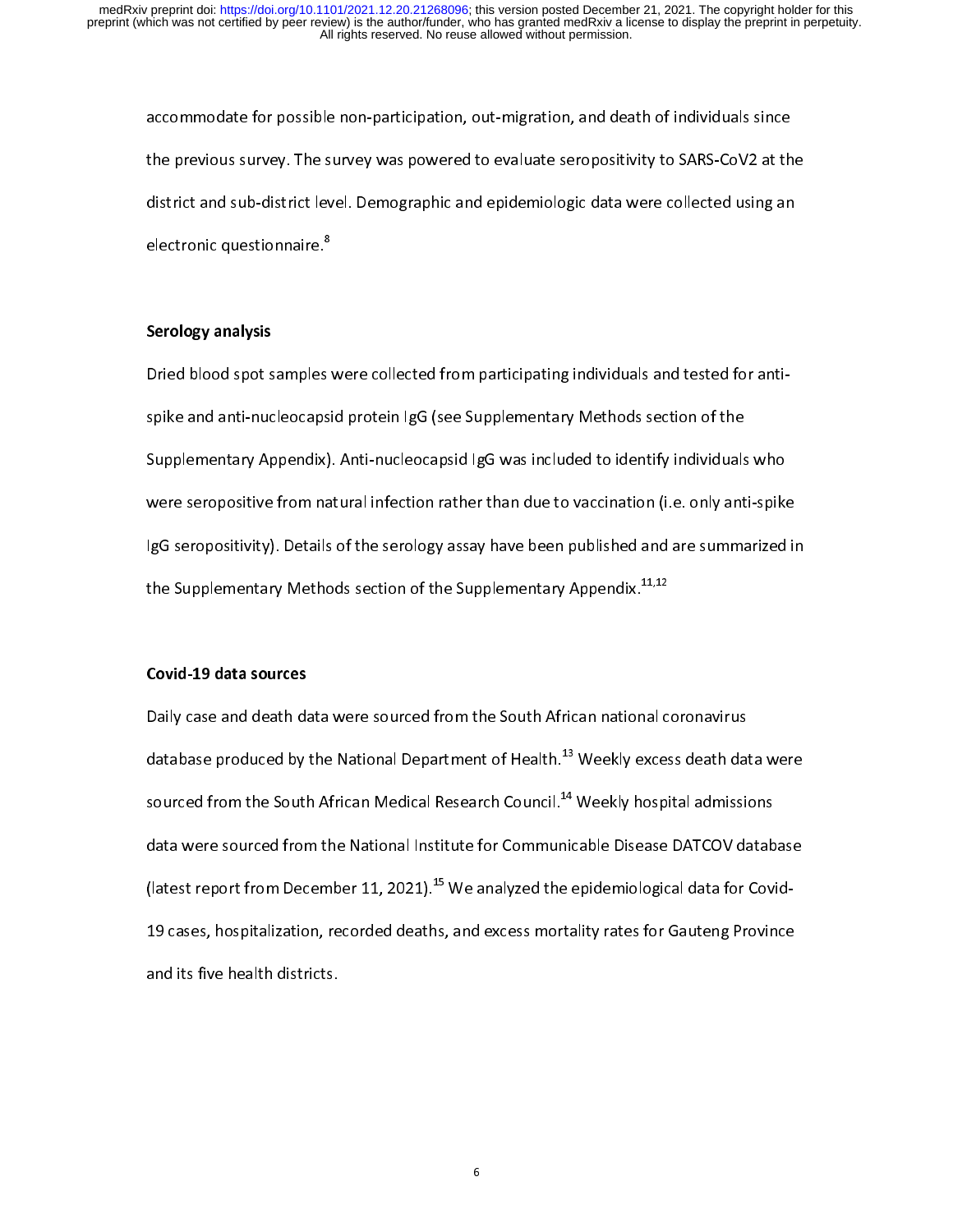# Statistical analyses

Sample size justification, random household repeat sampling methods samples in an approvious survey, and details of the multivariate analysis identifying associations with<br>seropositivity have been published previously and previous survey, and details of the multivariate analysis identifying associations with<br>seropositivity have been published previously and are summarized in the Supplementary<br>Methods section of the Supplementary Appendix.<sup>8</sup> Seropositivity have been published previously and are summarized in the Supplementary<br>Methods section of the Supplementary Appendix.<sup>8</sup> For the calculation of case,<br>hospitalization, and death rates, data were smoothed usin Methods section of the Supplementary Appendix."<br>hospitalization, and death rates, data were smooth<br>STATA version 16.1; weekly rates are unsmoothed.<br>. red using a 7-day moving ave<br><br>
The case of cases<br>
The case of cases<br>
The cases of cases<br>
The cases of cases<br>
The cases of cases<br>
The case of cases<br>
The case of cases<br>
The case of cases<br>
The case of cases<br>
The case of cases hospitalization, and death rates, are unsmoothed.<br>STATA version 16.1; weekly rates are unsmoothed.<br>Survey Ethics

# Survey Ethics

The Human Research Ethics Committee at the University of the Witewatersrand granted a<br>waiver for ethics approval of the survey, which was being done at the behest of Guateng  $\frac{1}{2}$ waiver for ethics approval of the survey, which was being done at the behest of Guateng<br>Department of Health as part of public health surveillance. Neverthless, informed consent<br>was obtained from all indviduals, who were a Department of Health as part of public health surveillance. Neverthless, informed consen<br>was obtained from all indviduals, who were able to decline participation.<br>Was obtained from all indviduals, who were able to decline We<br>was obtained from all indviduals, who were able to decline participation.<br>RESULTS

# RESULTS

# was obtained from all induities, who were able to decline participation.<br>RESULTS<br>Participants Participants

 $\frac{1}{2}$ We obtained adequate samples for serostatus evaluation from 7010 of 7498 individuals, in<br>3047 households (Figure 1); 83% of samples had been obtained by November 25, when the<br>Omicron variant was first reported (Figure S1 i Omicron variant was first reported (Figure S1 in the Supplementary Appendix). Demographic<br>and household characteristics, prevalence of known underlying medical conditions and self-<br>reported HIV status, and vaccination rate and household characteristics, prevalence of known underlying medical conditions and self-<br>reported HIV status, and vaccination rates are shown in Table 1. Vaccination rates in<br>Gauteng Province by district, age, and vaccin Gauteng Province by district, age, and vaccine are summarized in Table S2 in the<br>Supplementary Appendix. As of November 25, 2021, of the total population of 12,19<br>people aged more than 12 years eligible for vaccination, 4, Supplementary Appendix. As of November 25, 2021, of the total population of 12<br>people aged more than 12 years eligible for vaccination, 4,386,646 (36.0%) had re<br>7 Supplementary Appendix. As of November 25, 2022, of the total population of 25,2021,000<br>people aged more than 12 years eligible for vaccination, 4,386,646 (36.0%) had received at<br>7 per aged more than 12 years eligible for vaccination, 4,386,646 (36.0%) had received at  $\frac{1}{2}$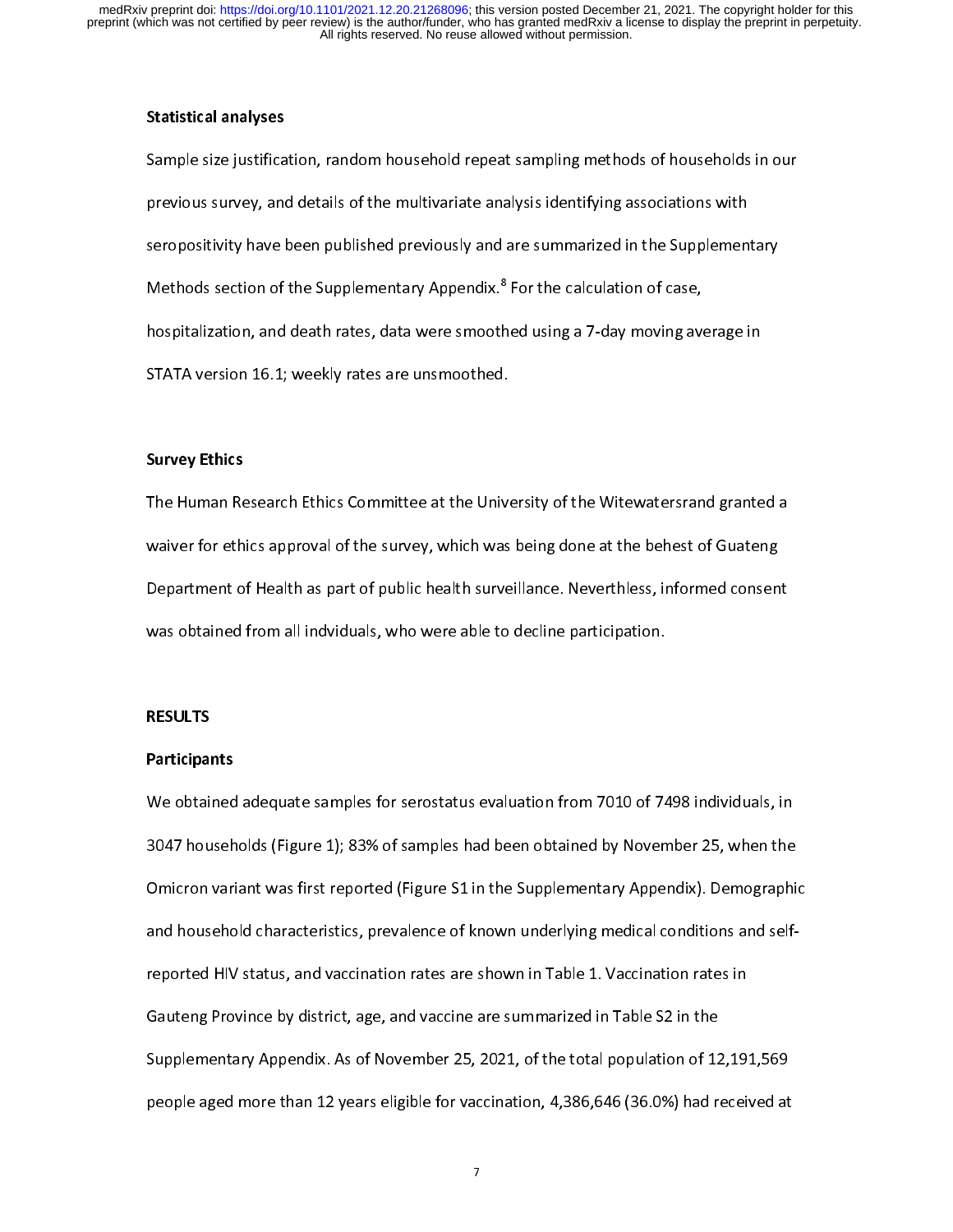Of those aged more than 50 years, 1,074,303/2,416,045 (44.5%) had received two doses of<br>BNT162b2 (Table S2). Of the system and 50 years, 1,074,303,416,414,303,416,416,416,416,416,416,416,416<br>BNT162b2 (Table S2).<br>Seroprevalance

## Seroprevalance

BRATHLE (Table S2).<br>**Seroprevalance**<br>In unvaccinated individ  $\frac{4}{3}$ In uncercopositivity was 68.4% (95% confidence interval [CI], 67.2 to 69.6) (Table 1), whe<br>Indicatination anti-nucleocapsid IgG seropositivity was 39.7% (2259/5691; 95% CI, 38.4 to<br>Indicating a lack of sensitivity of antiserved in the mate of anti-nucleocapsid IgG seropositivity was 39.7% (2259/5691; 95% CI, 38.4 to 41.0),<br>indicating a lack of sensitivity of anti-nucleocapsid IgG for detecting previous infection. We<br>thus focused on the ove indicating a lack of sensitivity of anti-nucleocapsid IgG for detecting previous infection. W<br>thus focused on the overall rate of anti-spike or anti-nucleocapsid IgG seropositivity. indicating a lack of extensivity of anti-nucleocapsid igger and constant infection.<br>thus focused on the overall rate of anti-spike or anti-nucleocapsid IgG seropositivity.<br>The overall seroprevalence rate was 73.1% (95% Cl,

the overall seroprevalence rate was 73.1% (95% Cl, 72.0 to 74.1). The rate was<br>heterogeneous across provincial districts (Figure 2), ranging from 66.7% (95% Cl, 54.2  $\frac{1}{2}$ heterogeneous across provincial districts (Figure 2), ranging from 66.7% (95% C<br>69.0) in Tshwane, where the Omicron variant was first identified, to 76.2% (95%<br>77.8) in Johannesburg (Table 1). Compared with Johannesburg, s heterogeneous across provincial accross (Figure 2), ranging from 604.2% (95% CI, 74.5<br>69.0) in Tshwane, where the Omicron variant was first identified, to 76.2% (95% CI, 74.5<br>77.8) in Johannesburg (Table 1). Compared with 1998.) in Johannesburg (Table 1). Compared with Johannesburg, seroprevalence was lower in<br>Sedibeng and Tshwane (Table 1). The rate was also heterogeneous at the sub-district level,<br>with seropositivity rates ranging from 72 Sedibeng and Tshwane (Table 1). The rate was also heterogeneous at the sub-district level,<br>with seropositivity rates ranging from 72.7% to 85.8% in Johannesburg and from 58.9% to<br>77.4% in City of Tshwane district (Table S3 Sending and Trinidate (Table 2). The rate was also hereing at the sub-district level,<br>with seropositivity rates ranging from 72.7% to 85.8% in Johannesburg and from 58.9% to<br>77.4% in City of Tshwane district (Table S3). with serves on the Seroposition of the S3.<br>77.4% in City of Tshwane district (Table S3).<br>Females (76.9%) were 1.43-fold (adjusted odds ratio; 95% Cl, 1.27 to 1.62) more likely to b

77.4% in City of Tshwane district (Table S3).<br>Females (76.9%) were 1.43-fold (adjusted odds ratio; 95% CI, 1.27 to 1.62) more likely to be<br>seropositive than males (67.9%) (Table 1). Seropositivity rate varied by age-group,  $\frac{1}{2}$ lowest in children aged less than 12 years (56.2%) and highest in individuals aged more than<br>50 years (79.7%). Children aged 12–18 years (73.8%) were 2.2-fold (unadjusted odds ratio; served to the lowest in children aged less than 12 years (56.2%) and highest in individuals aged more than 10 years (73.8%) were 2.2-fold (unadjusted odds rationally 1). Served 12–18 years (73.8%) were 2.2-fold (unadjusted lower in children aged 12–18 years (73.8%) were 2.2-fold (unadjusted odds ratio;<br>95% CI, 1.75 to 2.76) more likely to be seropositive than those aged less than 12 years.<br>8  $50\%$  Cl, 1.75 to 2.76) more likely to be seropositive than those aged less than 12 years. 95% CI, 1.75 to 2.76) more likely to be seropositive than those aged less than 12 years.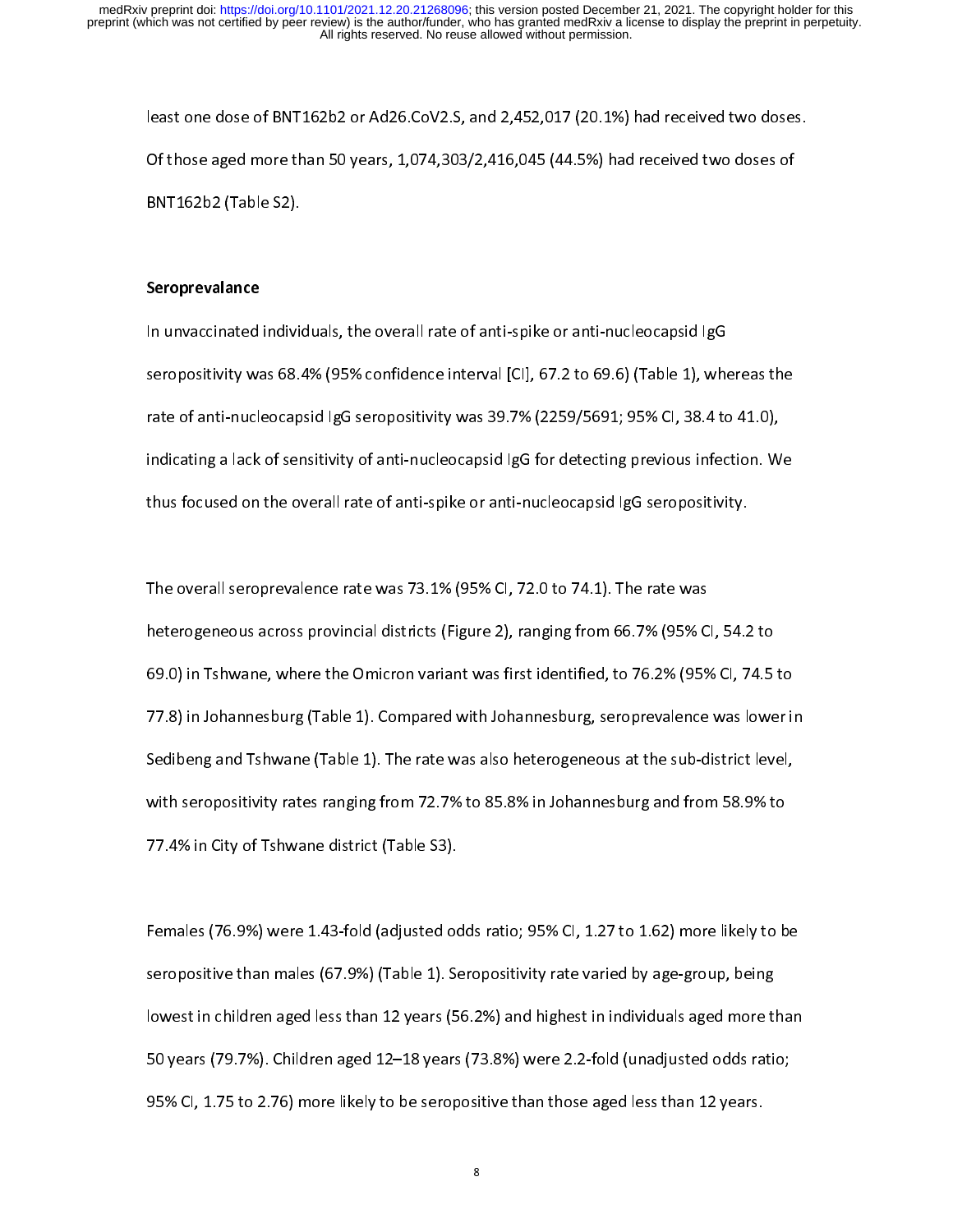ereater odds of being seropositive (93.1%) than unvaccinated people (68.4%), with<br>consistently high seropositivity rates across age groups and higher odds of seropositivic<br>vaccinated compared with unvaccinated individuals greater onder orang one permane (1931), manufacturated people (1943), with<br>consistently high seropositivity rates across age groups and higher odds of seroposi<br>vaccinated compared with unvaccinated individuals aged 18–50 y consistently high serve premier, there across age groups and higher order of seropositivity in<br>vaccinated compared with unvaccinated individuals aged 18–50 years (Table 1).<br>Individuals who had previously tested positive fo

vacancies compared with an accident matrice individuals  $\frac{1}{2}$ .<br>Individuals who had previously tested positive for SARS-CoV-2 had 1.94-fold high<br>(adjusted ratio; 95% Cl, 1.23 to 3.08) of being seropositive (88.2%) than  $\frac{1}{3}$ Individuals (adjusted ratio; 95% Cl, 1.23 to 3.08) of being seropositive (88.2%) than those who had prever been tested (71.7%). Seropositivity rate in self-reported HIV-positive individuals<br>(72.0%) was 0.73-fold (adjusted (adjusted ratio; 95% CI, 0.59 to 0.90) lower than in HIV-negregore been tested (71.7%). Seropositivity rate in self-reported HIV-positive individuals<br>(72.0%) was 0.73-fold (adjusted odds ratio; 95% CI, 0.59 to 0.90) lower never 13.0%) was 0.73-fold (adjusted odds ratio; 95% CI, 0.59 to 0.90) lower than in HIV-neg<br>individuals (73.2%). Compared with participants living in a stand-alone dwelling (74.2%<br>participants resident in high-rise dwelli (12.11) was one of the participate odds ratio; 9500 to 0.73.1%) and individuals (73.2%).<br>Individuals (73.2%). Compared with participants living in a stand-alone dwelling (74.2%),<br>participants resident in high-rise dwelling participants resident in high-rise dwellings had 1.33-fold (adjusted odds ratio; 95% Cl, 1.0<br>to 1.71) higher odds of seropositivity (77.8%), whereas living in an informal settlement w<br>associated with 0.78-fold lower odds ( participants resident in this resident in this resident was<br>to 1.71) higher odds of seropositivity (77.8%), whereas living in an informal settlement was<br>associated with 0.78-fold lower odds (adjusted ratio; 95% CI, 0.67 to associated with 0.78-fold lower odds (adjusted ratio; 95% CI, 0.67 to 0.90) of seropositivity<br>(66.3%). Daily smoking (66.5%) was associated with 0.69-fold lower odds (adjusted ratio;<br>95% CI, 0.59 to 0.80) of seropositivity associated with the term of the same (adjusted ratio) of the 1990 of the 1990 of Seropositivity compared with 0.69-fold lower odds (adjusted ratio; 95% CI, 0.59 to 0.80) of seropositivity compared with not smoking (77.6%) (66.1.1). Daily smoking (66.6.1). The accounted with lot change into case (adjusted ratio;<br>95% CI, 0.59 to 0.80) of seropositivity compared with not smoking (77.6%) (Table 1).<br>Covid-19 rates

### Covid-19 rates

95% Ci, 195 to 0.59 to 0.959 to 0.959 to 0.959 to 0.800, the compared with not smoking (77.6%) (Table 2).<br>Daily case rates, weekly hospitalization rates, and weekly excess death rates per 100, י<br>|<br>|} Daily case rates, weekly hospitalization rates, and weekly excess death rates per 100,000 population, and daily recorded death rates per 1,000,000 population in Gauteng Province are shown in Figure 3. In the current Omicro at a faster rate than prior waves, with 164,911 cases in the first 31 days, compared with<br>38,577 in the first 31 days of the Delta-dominant third wave (Table 2). The rate has now<br>peaked at a lower maximum level than in the are shown in Figure 3. In the current Current Current India, the first 31 days, compared with<br>at a faster rate than prior waves, with 164,911 cases in the first 31 days, compared with<br>38,577 in the first 31 days of the Del 38,577 in the first 31 days of the Delta-dominant third wave (Table 2). The rate has now<br>peaked at a lower maximum level than in the third wave (Figure 3). Time from onset to p<br>of the current wave was 1 month, compared wi 38, 578,579 peaked at a lower maximum level than in the third wave (Figure 3). Time from onset to p<br>of the current wave was 1 month, compared with 2 months in the third wave. In compar<br>9 of the current wave was 1 month, compared with 2 months in the third wave. In comparison<br> $\frac{1}{9}$ of the current wave was 1 month, compared with 2 months in the third wave. In comparison

9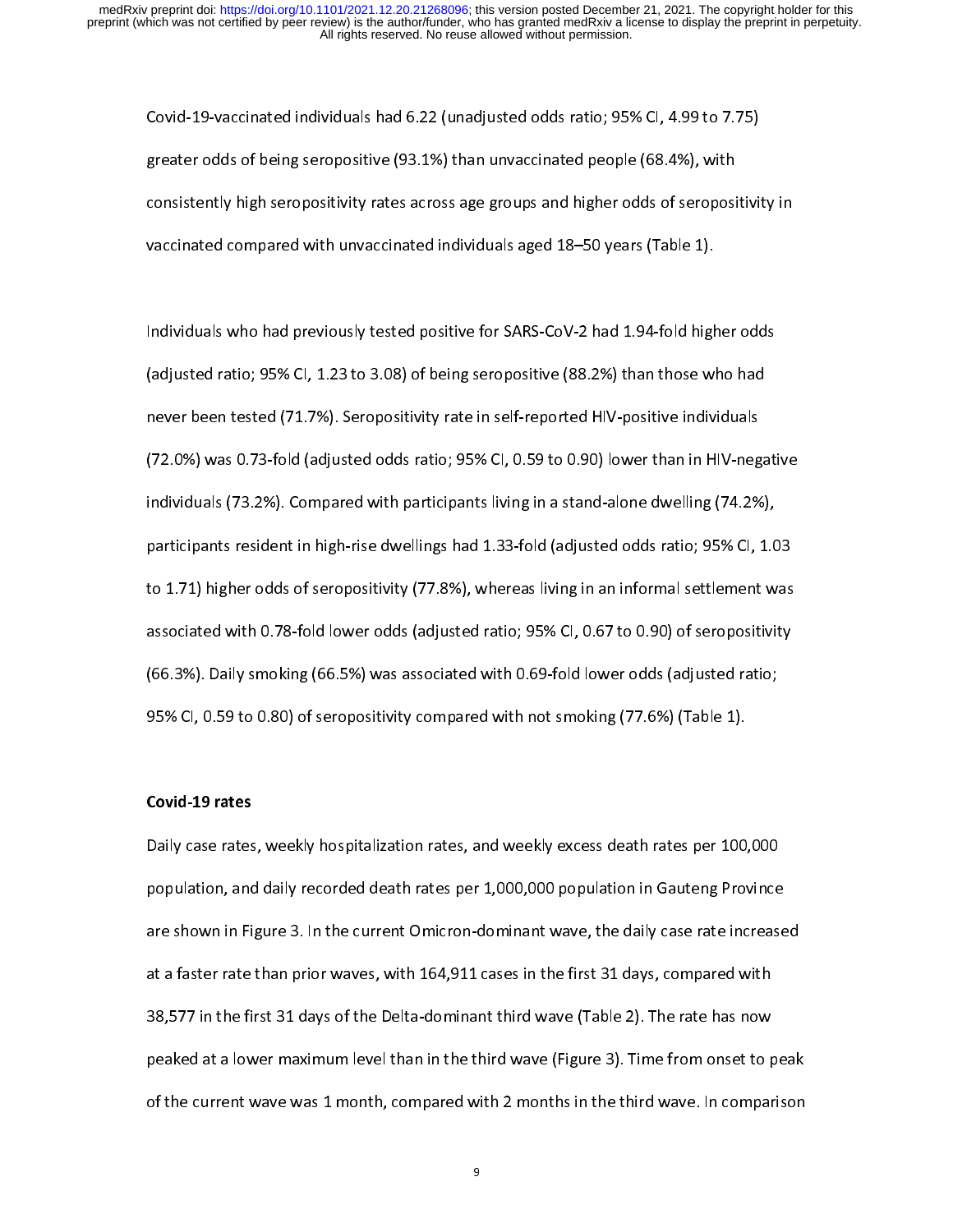considerably lower, with 3432 versus 10,088 hospitalizations in the first 31 days, as are<br>weekly excess deaths (total 569 vs 2650 in the first 31 days), and daily reported death<br>(total 194 vs 668 in the first 31 days) (Fig considerably excess deaths (total 569 vs 2650 in the first 31 days), and daily reported death rate (total 194 vs 668 in the first 31 days) (Figure 3, Table 2). Although rates differ, similar trequency were observed across (total 194 vs 668 in the first 31 days) (Figure 3, Table 2). Although rates differ, similar trends<br>were observed across all districts (Figure S2). Although there is a lag in excess death<br>reporting (December 11, 2021), the (term in the first 194 manufacture 194, c), the first 2). Although there is a lag in excess death<br>reporting (December 11, 2021), the current rate of 1 per 100,000 is lower than 25 per<br>100,000 at the peak of the third wave reporting (December 11, 2021), the current rate of 1 per 100,000 is lower than 25 pe<br>100,000 at the peak of the third wave (Figure 3). reporting (December 11, 2021), the current rate of the third wave (Figure 3), the current rate of the third wave (Figure 3),  $\blacksquare$ 

#### DISCUSSION

100,000 at the peak of the third wave (Figure 3).<br>DISCUSSION<br>The current resurgence of Covid-19 in Gauteng Province due to the Omicron variant comes<br>at a time when Covid-19 vaccine coverage is 36.0% in people aged more tha  $\frac{1}{2}$ at a time when Covid-19 vaccine coverage is 36.0% in people aged more than 12 years, with<br>only 20.1% having received at least two doses of a Covid-19 vaccine as part of the national<br>vaccine roll-out program. Nevertheless, anly 20.1% having received at least two doses of a Covid-19 vaccine as part of the national<br>vaccine roll-out program. Nevertheless, our survey shows widespread underlying SARS-CoV-<br>2 seropositivity across the province (73. only accine roll-out program. Nevertheless, our survey shows widespread underlying SARS-CoV<br>2 seropositivity across the province (73.1%), incuding up to 85.8% in some sub-districts,<br>prior to the onset of the current Omicro 2 seropositivity across the province (13.1%), incurring up to 83.4% in some sub-districts),<br>prior to the onset of the current Omicron-dominant wave. This high rate of seropositivit<br>has been induced by prior SARS-CoV-2 infe prior to the onset of the current Christian Latinum Christian ingurant Order persist,<br>has been induced by prior SARS-CoV-2 infection, as evidenced by the 68.4% seropositivity<br>rate in Covid-19-unvaccinated individuals. has been induced by prior SARS-Cover-2 interesting as evidenced by the 68.4% produced by priority.<br>Frate in Covid-19-unvaccinated individuals.<br>In this context, we have observed a dramatic uncoupling of hospitalization and

In this context, we have observed a drama<br>from infection rate compared with previou  $\frac{1}{6}$ In the Units of the Units of the Section infection rate compared with previous waves. We have seen a high Covid-19 case rate<br>due to the Omicron variant despite the high seropositivity rate for humoral immune<br>responses, con from infection rate compared with previous waves consumed a might covid-19 case.<br>The due to the Omicron variant despite the high seropositivity rate for humoral immune<br>responses, consistent with the Omicron variant being a responses, consistent with the Omicron variant being antibody-evasive. However, th<br>hospitalization rate in the current wave is 29% of the peak in the Delta-dominant thii<br>(13 and 44 per 100,000, respectively), while both re responsible 2014.<br>
responsible positive to the operation rate in the current wave is 29% of the peak in the Delta-dominant third wave<br>
(13 and 44 per 100,000, respectively), while both reported daily and weekly excess deat (13 and 44 per 100,000, respectively), while both reported daily and weekly excess deaths<br>
10 (13 and 44 per 100,000, respectively), while both reported daily and weekly excess deaths

10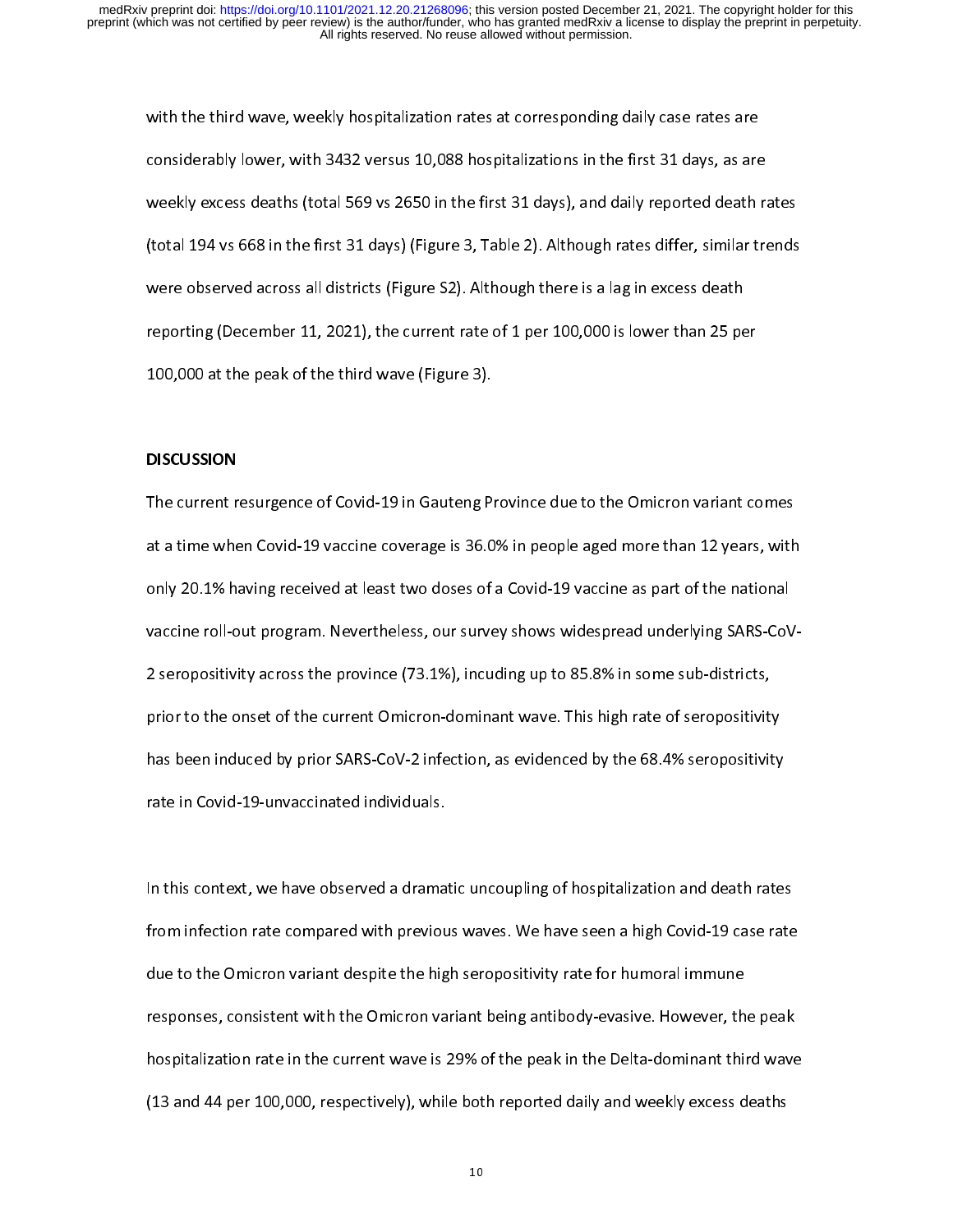variant relative to other variants remains to be determined, and it is not epidemiological<br>possible to draw conclusions based on our data due to the differing prevalence of immu<br>compared with what existed in the past. variant relative to other variants remains to be determined, and it is not epidemiologically<br>possible to draw conclusions based on our data due to the differing prevalence of immunit<br>compared with what existed in the past. possible to anniversive to draw conclusions based on our data due to the differing prevalence of immunity,<br>compared with what existed in the past.<br>The biological basis for the uncoupling of case rates and rates of severe d

compared with with anti-compared with the past.<br>The biological basis for the uncoupling of<br>Omicron-dominant compared with the pi  $\frac{1}{\epsilon}$ Omicron-dominant compared with the previous Delta-dominant wave is possibly the<br>extensive cell-mediated immunity in the population induced by previous natural infection<br>and vaccination, for which coverage of at least one d extensive cell-mediated immunity in the population induced by previous natural infection<br>and vaccination, for which coverage of at least one dose is 61.2% (1,479,288/2,416,04<br>adults aged more than 50 years (who accounted f and vaccination, for which coverage of at least one dose is 61.2% (1,479,288/2,416,045) in<br>adults aged more than 50 years (who accounted for 81% [22,269/27,500] of all deaths in<br>Gauteng Province through to the end of the and recements, for which coverage or a relation coverage of at  $(2, 1, 1, 1, 1, 1, 1, 1, 1)$  in<br>adults aged more than 50 years (who accounted for 81% [22,269/27,500] of all deaths in<br>Gauteng Province through to the end of Gauteng Province through to the end of the third wave  $^{16}$ ). Although we did not evaluate<br>cell-mediated immunity, other studies have reported that natural infection induces a<br>diverse polyepitopic cell-mediated immune re Gauteng Province through to the end of the third wave<sup>20</sup>). Although we did not evaluate<br>cell-mediated immunity, other studies have reported that natural infection induces a<br>diverse polyepitopic cell-mediated immune respon diverse polyepitopic cell-mediated immune response targeted against the spike prote<br>nucleocapsid protein, and membrane protein.<sup>17</sup> Consequently, cell-mediated immunit<br>likely more durable than antibody-mediated immunity in an actor program in an anti-matrix and the superior targeted against the spine protein,<br>nucleocapsid protein, and membrane protein.<sup>17</sup> Consequently, cell-mediated immunity is<br>likely more durable than antibody-mediated imm nucleocapsid protein, and membrane protein.<sup>47</sup> Consequently, cell-mediated immunity is<br>likely more durable than antibody-mediated immunity in the context of small mutations,<br>particularly those mainly affecting the spike p more durable than anti-organization immunity in the content of small mutations,<br>particularly those mainly affecting the spike protein, as in the Omicron variant.<br>Furthermore, natural infection induces robust memory T-cell particularly these mainly affecting the spine protein, as in the SMARTA Tanant.<br>Furthermore, natural infection induces robust memory T-cell responses, includi<br>cytotoxic (CD8<sup>+</sup>) T-cells, which have a half-life of 125–255 d Europosic (CD8<sup>+</sup>) T-cells, which have a half-life of 125–255 days.<sup>18</sup> We believe that the<br>evolution of cell-mediated immunity from prior natural infection and vaccination is resulting<br>in the uncoupling of the high case cytotoxic (CD8<br>evolution of cel<br>in the uncouplin<br>severe disease. ) T-cells, which have a half-life of 125–255 days.<sup>18</sup> We believe that the l-mediated immunity from prior natural infection and vaccination is re<br>ng of the high case rates seen with the Omicron variant and the rates of<br>Thi in the uncoupling of the high case rates seen with the Omicron variant and the rates of<br>severe disease. This is despite the Omicron variant evading neutralizing activity induced by<br>spike-protein-based vaccines and by prior severe disease. This is despite the Omicron variant evading neutralizing activity induced<br>spike-protein-based vaccines and by prior infections with other variants not harboring t<br>same full set of putatively antibody-evasiv spike-protein-based vaccines and by prior infections with other variants not harboring the<br>same full set of putatively antibody-evasive mutations. same full set of putatively antibody-evasive mutations.<br>
same full set of putatively antibody-evasive mutations.<br>
11 same full set of putatively antibody-evasive mutations.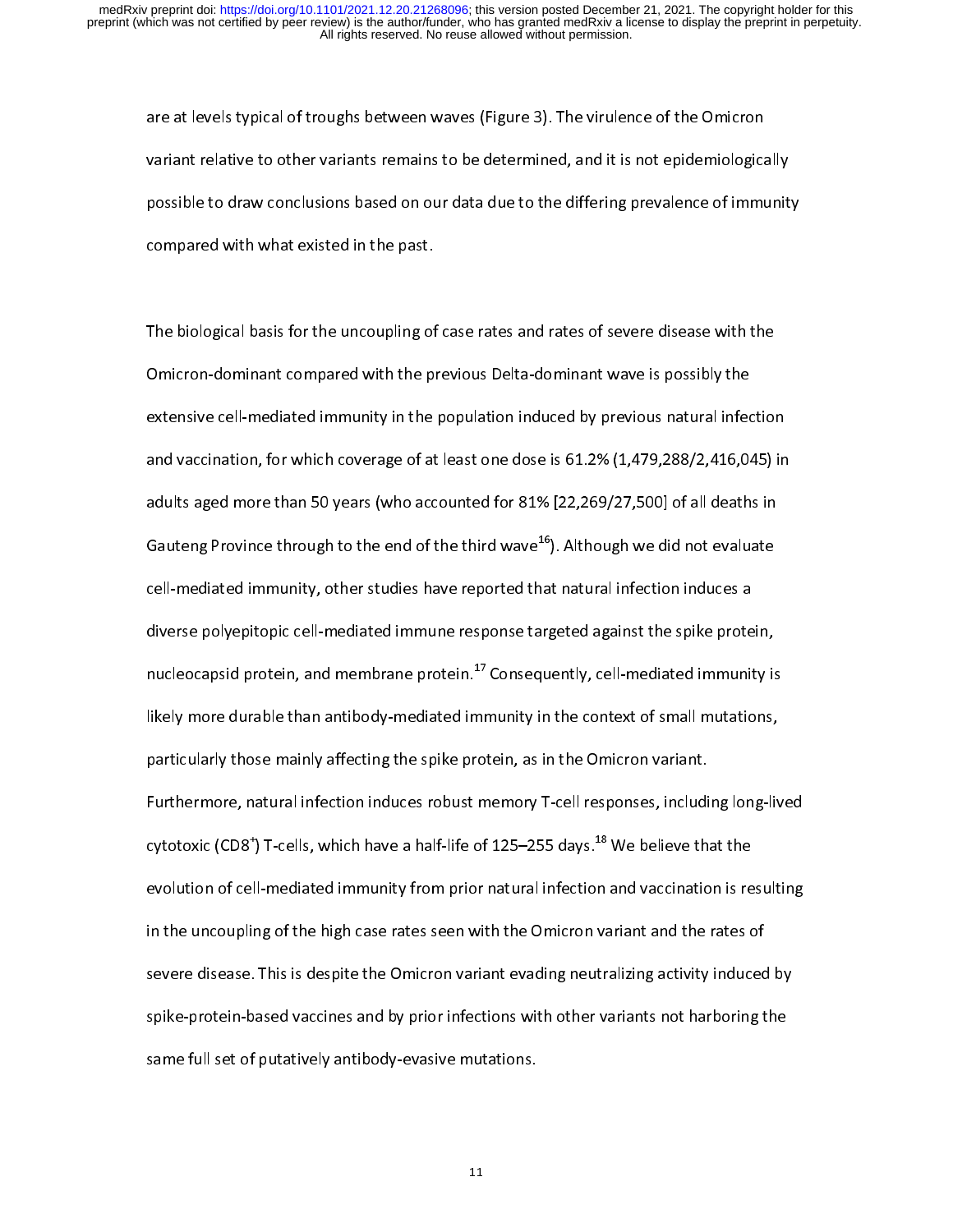Reports indicate that the Omicron variant is more evasive to neutralizing antibody activity<br>than even the Beta variant.<sup>6,19,20</sup> Relative to vaccine-induced neutralizing antibody activity<br>against WT virus, neutralizing ac than even the Beta variant.<sup>9,19,20</sup> Relative to vaccine-induced neutralizing antibody activity<br>against WT virus, neutralizing activity after two doses of BNT162b2 or AZD1222 (ChAdOx1<br>nCoV-19) is reduced substantially.<sup>21,</sup> against WT virus, neutralians extra) are three actors of throughout throughout.<br>nCoV-19) is reduced substantially.<sup>21,22</sup> Nevertheless, the majority of individuals with hybrid<br>immunity from natural infection and BNT162b2 o nCoV-19) is reduced substantially.<sup>21,22</sup> Nevertheless, the majority of individuals with hybrid<br>immunity from natural infection and BNT162b2 or AZD1222 vaccination have measurable<br>neutralizing activity against the Omicron neutralizing activity against the Omicron variant, albeit lower than against the WT virus.<sup>19</sup> In<br>this context, the high rate of breakthrough cases and reinfections with the Omicron variant<br>is to be expected in South Afric neutralizing activity against the Omicron variant, albeit lower than against the WT virus.<sup>49</sup> In<br>this context, the high rate of breakthrough cases and reinfections with the Omicron variant<br>is to be expected in South Afric is to be expected in South Africa, where the majority of individuals have developed<br>immunity from natural infection, which induces lower-magnitude anti-spike neutralizing and<br>binding antibody responses compared with vacci immunity from natural infection, which induces lower-magnitude anti-spike neutral<br>binding antibody responses compared with vaccination.<sup>20</sup> Furthermore, South Africa<br>currently only providing a single dose of Ad26.COV2.S as binding antibody responses compared with vaccination.<sup>20</sup> Furthermore, South Africa is<br>currently only providing a single dose of Ad26.COV2.S as part of its vaccine rollout, which<br>induces lower neutralizing and blocking ant binding antibody responses compared with vaccination.<sup>20</sup> Furthermore, South Africa is<br>currently only providing a single dose of Ad26.COV2.S as part of its vaccine rollout, whic<br>induces lower neutralizing and blocking anti currently only providing a single dose of Ad26.COV2.S as part of its vaccine rollout, which<br>induces lower neutralizing and blocking antibody titers than two doses of the BNT162b2,<sup>20</sup><br>and third doses of BNT162b2 are yet to induces lower neutralizing and blocking antibody titers than two doses of the BNT162b2,<sup>20</sup><br>and third doses of BNT162b2 are yet to be introduced in South Africa.<br>This clinical evidence of the antibody-evasiveness of the Om

This clinical evidence of the antibody-evasiveness of the Omicron variant is corroborated by<br>early studies reporting limited vaccine efficacy (VE) against Omicron at 25 weeks after two<br>doses of AZD1222 or BNT162b2.<sup>23</sup> How  $\frac{1}{3}$ This clinical evidence of the antibody-evaluation of the Christman is consistent as a<br>early studies reporting limited vaccine efficacy (VE) against Omicron at 25 weeks after two<br>doses of AZD1222 or BNT162b2.<sup>23</sup> However, V doses of AZD1222 or BNT162b2.<sup>23</sup> However, VE increased substantially at 2 weeks after a<br>booster dose of BNT162b2,<sup>23</sup> which results in much higher neutralizing antibody titers than<br>after two doses of vaccine<sup>24</sup> and thus doses of AZD1222 or BNT162b2.<sup>23</sup> However, VE increased substantially at 2 weeks after a<br>booster dose of BNT162b2,<sup>23</sup> which results in much higher neutralizing antibody titers tha<br>after two doses of vaccine<sup>24</sup> and thus m after two doses of vaccine<sup>24</sup> and thus may partly mitigate the relative antibody-evasiveness<br>of the Omicron variant. Similarly, in South Africa, vaccine effectiveness against symptomatic<br>Covid-19 due to the Omicron varian after two doses of vaccine<sup>44</sup> and thus may partly mitigate the relative antibody-evasiveness<br>of the Omicron variant. Similarly, in South Africa, vaccine effectiveness against symptomatic<br>Covid-19 due to the Omicron varian Covid-19 due to the Omicron variant was 30%; however, protection against hospitalization<br>was 70%, compared to 90% observed against the Delta variant.<sup>25</sup> These data, together with<br>the very limited neutralizing antibody act Was 70%, compared to 90% observed against the Delta variant.<sup>25</sup> These data, together with<br>the very limited neutralizing antibody activity against the Omicron variant following two<br>doses of AZD1222 or BNT162b2, further cor was 70%, compared to 90% observed against the Delta variant.<sup>25</sup> These data, together with<br>the very limited neutralizing antibody activity against the Omicron variant following two<br>doses of AZD1222 or BNT162b2, further cor the very limited neutralizing antibody against the Omicron variant forming the<br>doses of AZD1222 or BNT162b2, further corroborate that protection against severe Covid<br>12  $d_1$ 22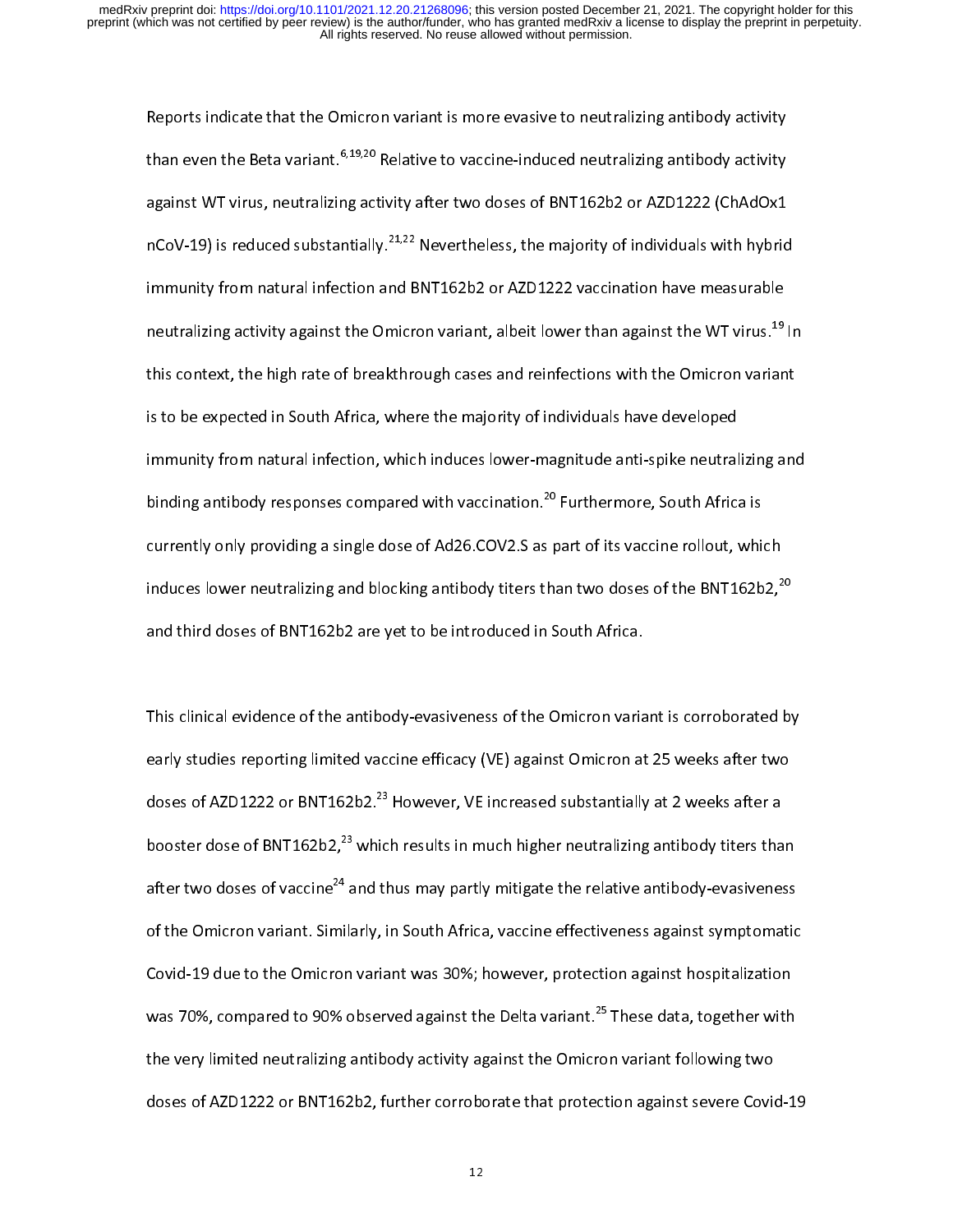is likely mediated by much lower neutralizing antibody titres<sup>20</sup> or primarily through cell-<br>mediated immunity.<br>Analogous to the emerging experience with the Omicron variant is the antibody-evasive

mediated immunity.<br>Analogous to the emi<br>of the Beta variant in  $\frac{1}{2}$ Analogous to the emerging experience with the emergine meaning of the Beta variant in recipients of AZD1222, which showed no VE against mild-to-moderate<br>Covid-19 due to the Beta variant.<sup>26</sup> However, effectiveness of 80% a Covid-19 due to the Beta variant.<sup>26</sup> However, effectiveness of 80% against hospitalization or<br>death due to the Beta or Gamma variants has been reported from Canada.<sup>27</sup> While AZD1222<br>induced nominal neutralizing antibody Covid-19 due to the Beta variant.<sup>20</sup> However, effectiveness of 80% against hospitalization or<br>death due to the Beta or Gamma variants has been reported from Canada.<sup>27</sup> While AZD1222<br>induced nominal neutralizing antibody death due to the Beta or Gamma variants has been reported from Canada.<sup>27</sup> While AZD1222<br>induced nominal neutralizing antibody activity against the Beta variant, only 11 of the 87<br>spike-protein epitopes targeted by T-cell spike-protein epitopes targeted by T-cell immune responses induced by AZD1222 were<br>affected by mutations in the Beta variant.<sup>26</sup> The dissociation between the lack of AZD122:<br>induced neutralizing antibody activity and prot affected by mutations in the Beta variant.<sup>26</sup> The dissociation between the lack of AZD12<br>induced neutralizing antibody activity and protection against severe lower respiratory to<br>disease was also observed in a challenge affected by mutations in the Beta variant.<sup>2</sup> The dissociation between the lack of AZD1222-<br>induced neutralizing antibody activity and protection against severe lower respiratory tract<br>disease was also observed in a challe disease was also observed in a challenge study with AZD122 against the Beta variant in a<br>Syrian golden hamster model.<sup>28</sup> discribes of the Syrian golden hamster model.<sup>28</sup><br>The greater transmissibility of the Omicron variant is corroborated by the rapid rise of

Syrian golden hamster model.<sup>28</sup><br>The greater transmissibility of th<br>reported Covid-19 cases in Gaut  $\frac{1}{t}$ The greater transmission, the contract transmission of the Course of the current wave. In the rate of increase in cases exceeds any of the previous three waves, indicating that the rate of increase in cases exceeds any of the rate of increase in cases exceeds any of the previous three waves, indicating that the<br>Omicron variant is more transmissible than even the Delta variant, which has an estimated<br>reproductive rate (Ro) of 5-6.<sup>29</sup> Omicron variant is more transmissible than even the Delta variant, which has an estimate<br>reproductive rate (Ro) of 5-6.<sup>29</sup><br>Alternative that the productive rate (Ro) of 5-6.<sup>29</sup> Omicron variant is more transmissible than even the Delta variant, which has an estimated<br>reproductive rate (Ro) of 5-6.<sup>29</sup><br>Limitations of our study include the use of publically available data on Covid-19 morbidity<br>and m

reproductive rate (Ro) of 5-6.<sup>29</sup><br>Limitations of our study include<br>and mortality that was collated |<br>|<br>| and mortality that was collated in surveillance systems and could have changed over time,<br>which could affect comparisons across the four waves. DATCOV surveillance does not<br>distinguish between SARS-CoV-2 cases hospitalized which could affect comparisons across the four waves. DATCOV surveillance does not<br>distinguish between SARS-CoV-2 cases hospitalized for Covid-19 and those admitted for<br> $^{13}$ which could affect comparisons across the four waves. Data can consider the four distinguish between SARS-CoV-2 cases hospitalized for Covid-19 and those admitted for  $\frac{13}{13}$ distinguish between  $\frac{1}{3}$  cases hospitalized for  $\frac{1}{2}$  and those admitted for  $\frac{1}{2}$  and those admitted for  $\frac{1}{2}$  and those admitted for  $\frac{1}{2}$  and those admitted for  $\frac{1}{2}$  and those admitted for  $\frac$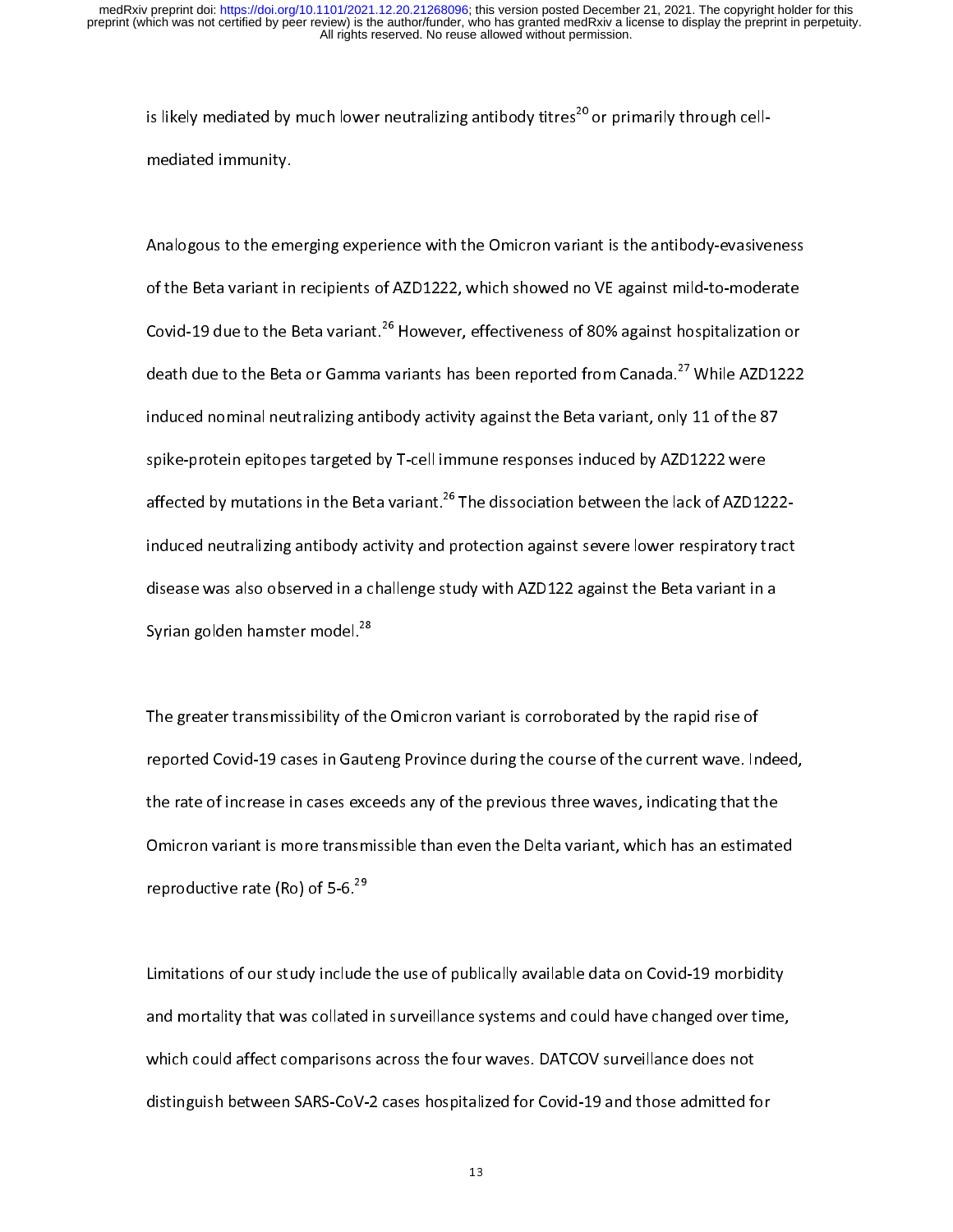other indexs, these systems are unlikely to have changed since the Delta-dominan<br>wave. Another limitation is that the current wave is only in its fourth week at data<br>although the 7-day rolling average of case rate has plat Nevertheless, intersperime are unline, sessing systems and the Delta-dominant and<br>wave. Another limitation is that the current wave is only in its fourth week at data cut-off,<br>although the 7-day rolling average of case rat wave. Another inherator is that the current wave is engaged and is on a downward trend.<br>although the 7-day rolling average of case rate has plateaued and is on a downward trend.<br>Also, our contention that cell-mediated immu also, our contention that cell-mediated immunity primarily due to natural infection, with or<br>without Covid-19 vaccination, is resulting in the uncoupling of case rates and severe disease<br>remains to be investigated. In part Also, our contention that cell-mediated immunity primarily due to natural infection, that content<br>without Covid-19 vaccination, is resulting in the uncoupling of case rates and severe disease<br>remains to be investigated. In remains to be investigated. In particular, the extent to which the polyepitopic T-cell<br>responses induced by vaccination against the spike-protein and the even more diverse<br>polyepitopic T-cell response stimulated by natural remains to be investigated. In particular, the extent to which the polyepitopic T-cell<br>responses induced by vaccination against the spike-protein and the even more diverse<br>polyepitopic T-cell response stimulated by natural responses in the spike-provide provide polyepitopic T-cell response stimulated by natural infection, with or without vaccination warrant investigation. polyepitopic T-cell reports stimulated by natural infection, namely distributed by a<br>warrant investigation.<br>As there may be a 1-2 week lag between the surge in SARS-CoV-2 infections and severe

As there may be a 1-2  $\cdot$ <br>Covid-19 cases, monito  $\frac{1}{2}$ Covid-19 cases, monitoring is ongoing to determine whether the uncoupling of case rate<br>and rate of severe illness remains during the current Omicron-dominant wave. If so, we<br>believe it may herald a turning point in the Cov and rate of severe illness remains during the current Omicron-dominant wave. If so, we<br>believe it may herald a turning point in the Covid-19 pandemic, if the primary goal is<br>protection against severe disease and death rath believe it may herald a turning point in the Covid-19 pandemic, if the primary goal is<br>protection against severe disease and death rather than trying to prevent infections. The<br>70% effectiveness seen with BNT162b2 against protection against severe disease and death rather than trying to prevent infections.<br>70% effectiveness seen with BNT162b2 against severe disease in South Africa<sup>25</sup> might<br>be due to the hybrid cell-mediated immunity induce protection against severe disease and and a protection than trying to prevent interest the<br>70% effectiveness seen with BNT162b2 against severe disease in South Africa<sup>25</sup> might wel<br>be due to the hybrid cell-mediated immuni 70% effectiveness seen with BNT162b2 against severe disease in South Africa<sup>25</sup> might well<br>be due to the hybrid cell-mediated immunity induced by vaccination and natural infection.<br>Whether the same protection against sever be due to the hybrid cell-mediated immunity induced by vaccination and natural infection.<br>Whether the same protection against severe Covid-19 due to the Omicron variant will be<br>seen in countries in which immunity is mainly Whether the same protection against severe Covid-19 due to the Omicron variant will be

#### ACKNOWLEDGMENTS

Funding support for this survey was provided by the Bill & Melinda Gates Foundation (grant<br>number: INV-023514). The authors would like to acknowledge Steve Hill, PhD, of Ashfield ,<br>|<br>| Funding support for this survey that provided by the Bill Elmandina Gates Foundation (grant<br>number: INV-023514). The authors would like to acknowledge Steve Hill, PhD, of Ashfield<br>14  $n = \frac{1}{2}$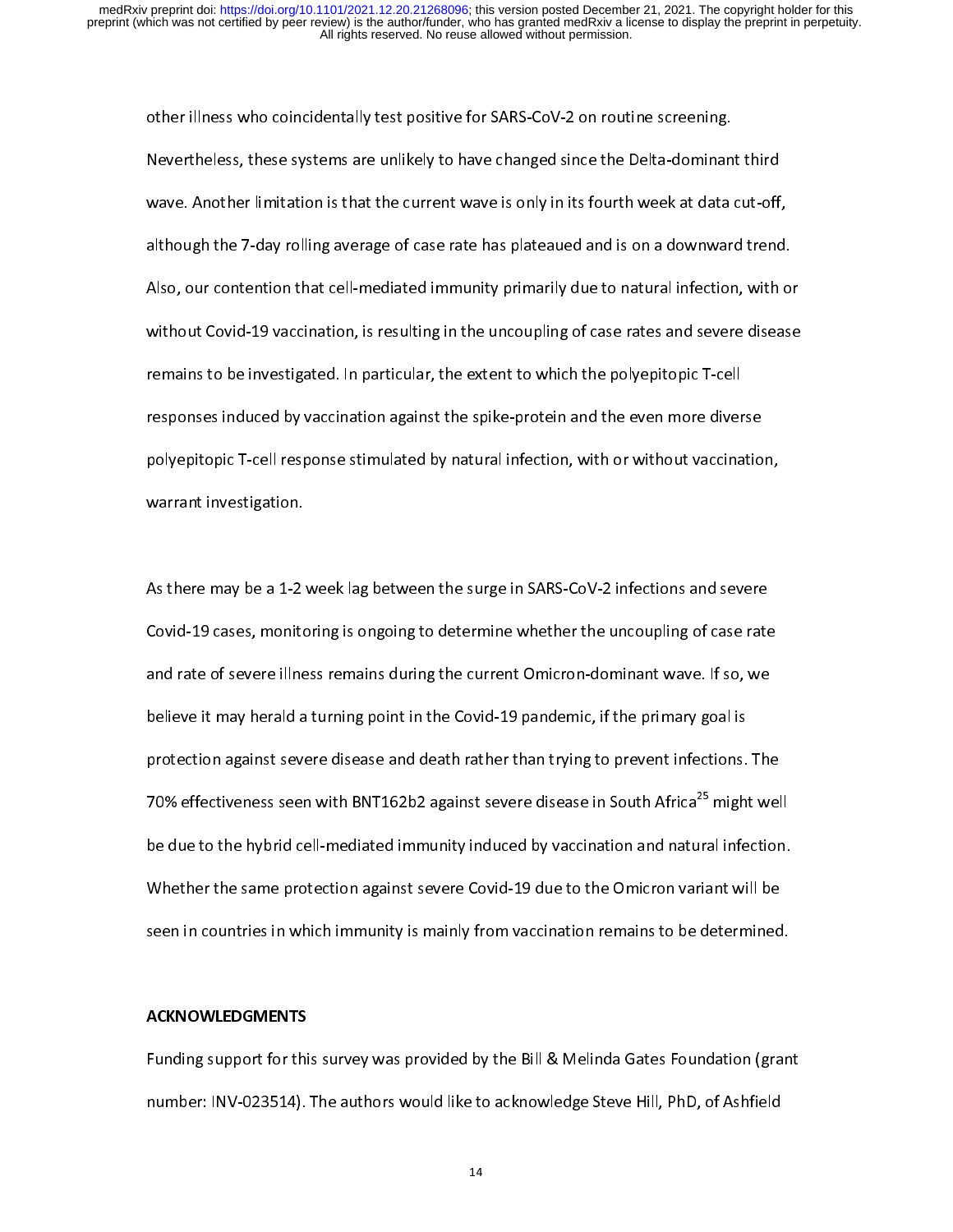Mediting support that was funded by AstraZeneca in accordance with Good Publication<br>Practice (GPP3) guidelines (Ann Intern Med. 2015;163:461–4). Gauteng Department of<br>Health is acknowledged for providing the Vaccine Covera enting support that that cannoticly submissional accordance with Good Publication<br>Practice (GPP3) guidelines (Ann Intern Med. 2015;163:461–4). Gauteng Department o<br>Health is acknowledged for providing the Vaccine Coverage Practice (GPP3) guidelines (Ann Intern Medicies 2015). Generally a spanning of the Health is acknowledged for providing the Vaccine Coverage Data.<br>DATA SHARING

# DATA SHARING

Health is actual theoged for providing the Vaction Corency Patric<br>DATA SHARING<br>Data are available at www.wits-vida.org; requests for data sharing ן<br>|<br>| Professor Shabir A. Madhi, email: Shabir.Madhi@wits.ac.za<br>DISCLOSURES

# DISCLOSURES

professor Shabir A. Madhi, episclosures<br>Pr. Madhi reports grants from the Bill & Melinda Gates Four |<br>|<br>| Dr. Madhi reports grants from the Bill & Melinda Gates Foundation during the conduct of<br>the study, grants and personal fees from the Bill & Melinda Gates Foundation, grants from<br>the South African Medical Research Council, the South African Medical Research Council, grants from Novavax, grants from Pfizer, grant<br>from Minervax, and grants from the European & Developing Countries Clinical Trials<br>Partnership, outside the submitted work. Dr. Kwa the South African Medical African South African African African Medical Trials<br>from Minervax, and grants from the European & Developing Countries Clinical Trials<br>Partnership, outside the submitted work. Dr. Kwatra, Dr. Dha From Minervax, and grade treat the European & Developing Countries European Miner<br>Partnership, outside the submitted work. Dr. Kwatra, Dr. Dhar, Mr. Mukendi, Mr. Nat<br>Ngorima-Mabhena, and Dr. Mutevedzi report grants from th Partnership, outside the submitted work. Dr. Antibary, 2012 Partner, Mr. Muhamma, Mr. Nama, 2013<br>Ngorima-Mabhena, and Dr. Mutevedzi report grants from the Bill & Melinda Gates<br>Foundation during the conduct of the study. Mr Ngorima-Mabhena, and Dr. Mutevedzi report grants from the Bill & Melinda Gates<br>Foundation during the conduct of the study. Mr. Welch shareholdings in Adcock Ingram<br>Holdings Ltd, Aspen Pharmacare Holdings Ltd, Dischem Pharm Foldings Ltd, Aspen Pharmacare Holdings Ltd, Dischem Pharmacies Ltd, Discovery Ltd, an<br>Netcare Ltd, outside the submitted work.<br>Dr. Myers, Dr. Jassat, and Dr. Blumberg have nothing to disclose. Netcare Ltd, outside the submitted work.<br>Dr. Myers, Dr. Jassat, and Dr. Blumberg have nothing to disclose.

Dr. Myers, Dr. Jassat, and Dr. Blumberg have nothing to disclose. Dr. Myers, Dr. Jassat, and Dr. Blumberg have nothing to disclose.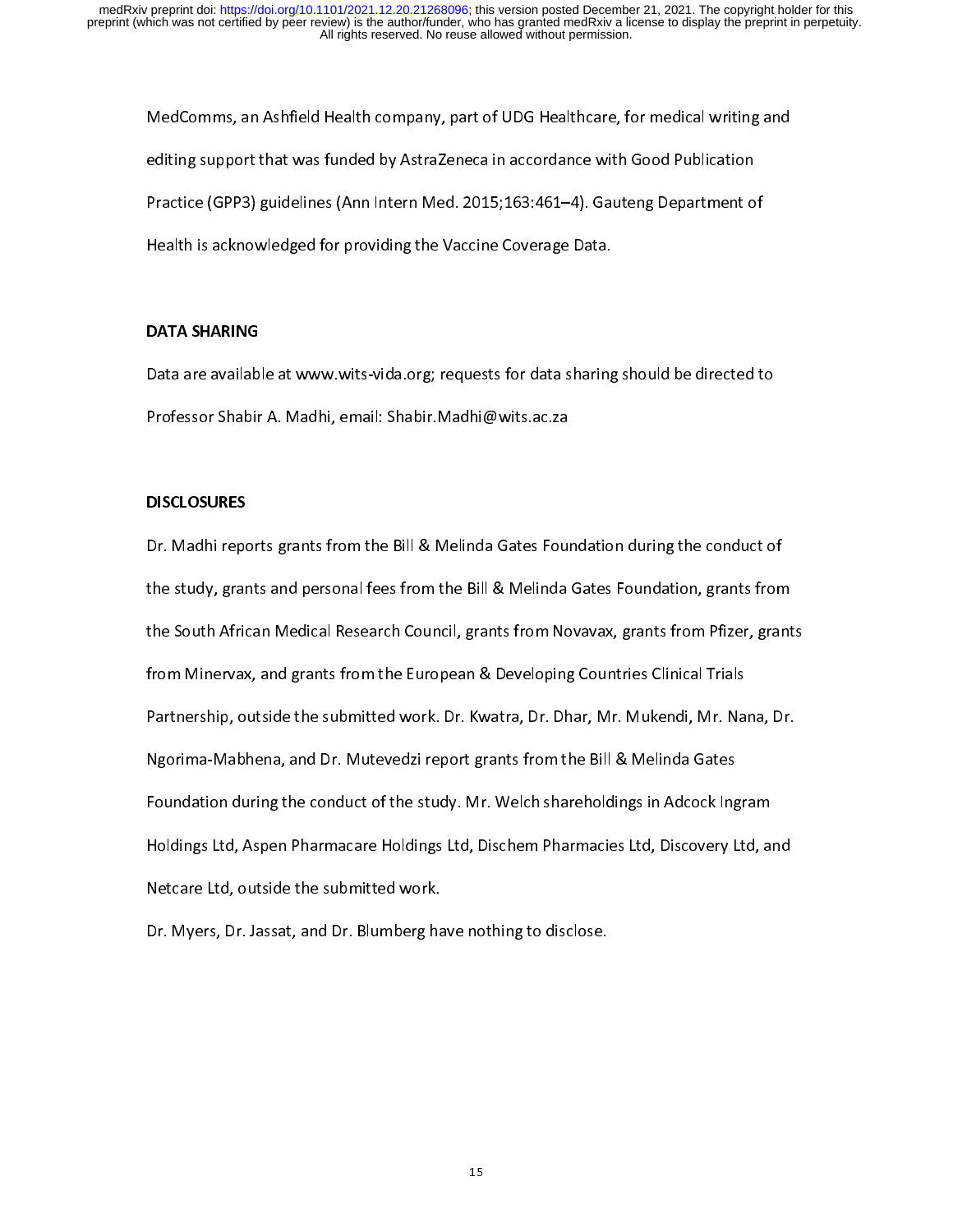## **REFERENCES**

 $\begin{bmatrix} 1 \\ 2 \end{bmatrix}$ 

1. Callamay E. Heavily mutated Chinam puts science of Mathematical<br>2021;600:21.<br>1. World Health Organization. Classification of Omicron (B.1.1.529): SARS-CoV-2<br>1. Concern. https://www.who.int/news/item/26-11-2021-classific 2. World<br>2. World<br>of Concern. ht<br>(b.1.1.529)-sa 2. World Health Organization of Concern. https://www.who.int/news/item/26-11-2021-classification-of-omicron-<br>(b.1.1.529)-sars-cov-2-variant-of-concern: World Health Organization; 2021.<br>3. European Centre for Disease Preven

of Concern. World Health Organization; 2021.<br>3. European Centre for Disease Prevention and Control. Implications of the emi<br>and spread of the SARS-CoV-2 B.1.1. 529 variant of concern (Omicron) for the EU/EE (b.1.1.1.1.529)<br>The surpress of the Sangle Prevention and Control. Implications of<br>and spread of the SARS-CoV-2 B.1.1.529 variant of concern (Omicron) for the<br>https://www.ecdc.europa.eu/sites/default/files/documents/Implic

3. and spread of the SARS-CoV-2 B.1.1. 529 variant of concern (Omicron) for the EU/EEA.<br>https://www.ecdc.europa.eu/sites/default/files/documents/Implications-emergence-<br>spread-SARS-CoV-2%20B.1.1.529-variant-concern-Omicron https://www.ecdc.europa.eu/sites/default/files/documents/Implications-emergence-<br>spread-SARS-CoV-2%20B.1.1.529-variant-concern-Omicron-for-the-EU-EEA-Nov2021.pdf:<br>European Centre for Disease Prevention and Control; 2021.<br>4

spread-Saran Centre for Disease Prevention and Control; 2021.<br>1. UK Health Security Agency. SARS-CoV-2 variants of concern and variants under<br>investigation in England. Technical briefing 29. 1. UK Health Security Agency. SARS-CoV-2 variants of contrestigation in England. Technical briefing 29.<br>https://assets.publishing.service.gov.uk/government/upload<br>https://assets.publishing.service.gov.uk/government/upload

4. UK Health Security Agency. Same Security Agency. Samulate of concern and variants under<br>investigation in England. Technical briefing 29.<br>https://assets.publishing.service.gov.uk/government/uploads/system/uploads/attachr investigation in England. Technical briefing 29.<br>https://assets.publishing.service.gov.uk/goverr<br>data/file/1036501/Technical\_Briefing\_29\_publ<br>Security Agency; 2021. https://assets.publishing.service.gov.uk/government/uploads/system/uploads/attachment/<br>data/file/1036501/Technical\_Briefing\_29\_published\_26\_November\_2021.pdf: UK Health<br>Security Agency; 2021.<br>5. Callaway E, Ledford H. How

data, the particle process of the control particle process of the control of the control of the control of the<br>5. Callaway E, Ledford H. How bad is Omicron? What scientists know so far. Nature<br>2021:600:197-9. 5. Callaway E, Ledf<br>2021;600:197-9.<br>6. Cele S, Gazy I, Ja

5. Callamany E, Lemania minimization<br>1981;600:197-9.<br>6. Cele S, Gazy I, Jackson L, et al. Escape of SARS-CoV-2 501Y.V2 from neutralization<br>1981;600:197-9.<br>1981;600:197-9.<br>1981;600:197-9. 2021;600:197-9.<br>6. Cele S, Gazy I, Jackson L, et al. Escape of SARS-CoV-2 501Y.V2 from neutralization by<br>convalescent plasma. Nature 2021;593:142-6.<br>7. South African National Institute for Communicable Diseases. SARS-CoV-2

6. Central S, Gazy I, Jackson Letter, Gazy II, 2014.<br>19. Central American Linux Control of South African National Institute for Communicable Diseases. SARS-CoV-2 Genomic<br>19. South African National Institute for Communicabl 7. South African National Institute for Cor<br>Surveillance Update (10 Dec 2021). https://ww<br>. %Surveillance Update (10 Dec 2021). https://www.nicd.ac.za/wp-<br>-<br>-<br>16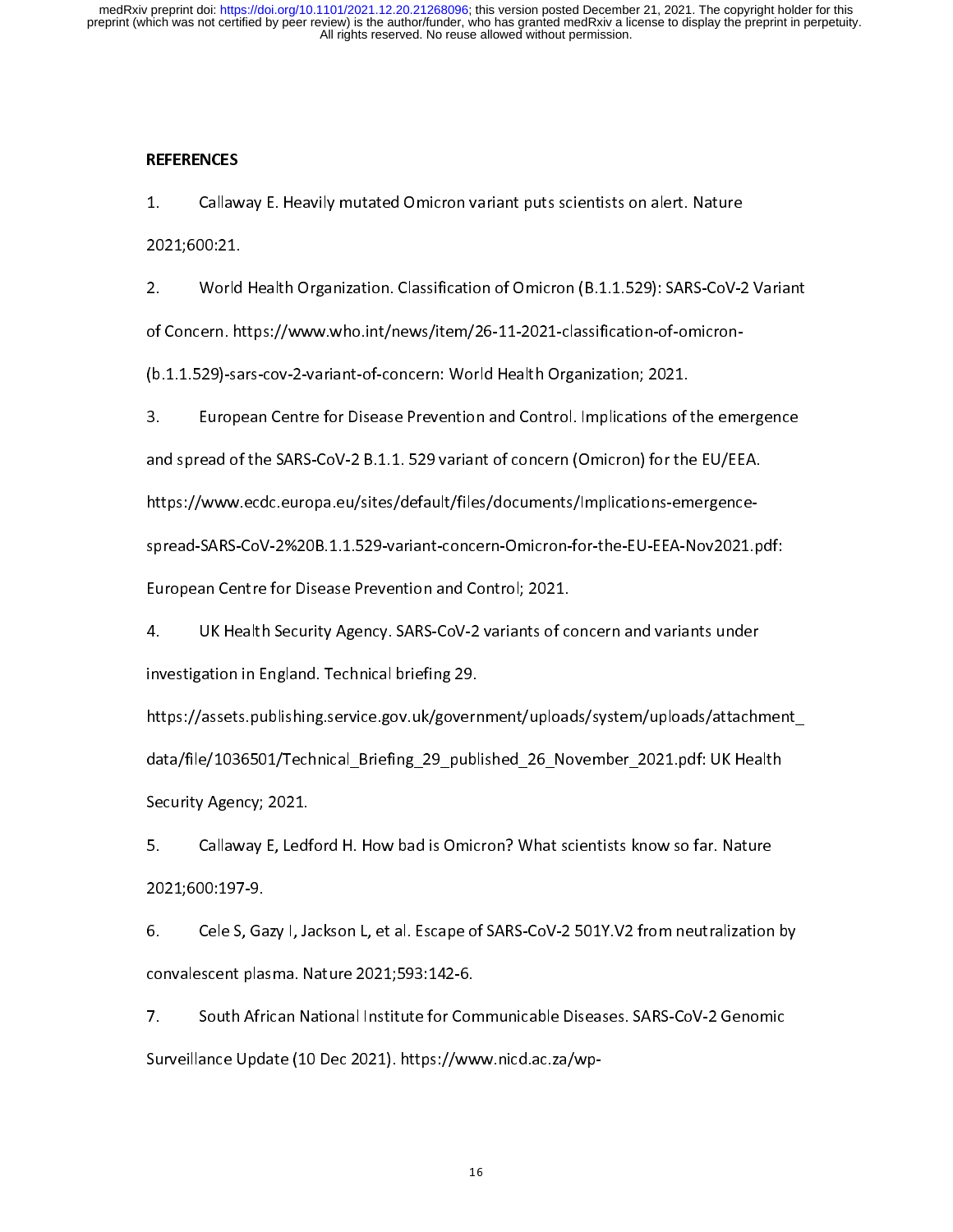couth African National Institute for Communicable Diseases; 2021.<br>8. Mutevedzi PC, Kawonga M, Kwatra G, et al. Estimated SARS-CoV-2 infection rate and<br>fatality risk in Gauteng Province, South Africa: a populati South African African African 1918 - Communication Disease, 2021.<br>
S. Mutevedzi PC, Kawonga M, Kwatra G, et al. Estimated SARS.<br>
fatality risk in Gauteng Province, South Africa: a population-based s<br>
survey. Int J Epidemio 8. Muteved Chromonga M, Muteved, Premerimated SAR (2011)<br>Fatality risk in Gauteng Province, South Africa: a population-based seroepidemiological<br>Survey. Int J Epidemiol 2021.<br>9. South African National Institute for Communi

fatality risk in Gauteng Province, South African Dautence, South African National Institute for Communicable Diseases. SARS-CoV-2 Genon-<br>Surveillance Update (June 2021). https://www.nicd.ac.za/wpsurvey. Interagrammer 2022.<br>9. South African Nationa<br>Surveillance Update (June 20<br>content/uploads/2021/07/Se

Surveillance Update (June 2021). https://www.nicd.ac.za/wp-<br>content/uploads/2021/07/Sequencing-update-1July-2021\_V14.pdf: South African Nationa<br>Institute for Communicable Diseases; 2021.

content of the communicable Diseases; 2021.<br>10. Statistics South Africa. STATISTICAL RELEASE P0302: Mid-year population estimates<br>2020. http://www.statssa.gov.za/publications/P0302/P03022020.pdf: Statistics South Institute for Communication Electron, 2021.<br>10. Statistics South Africa. STATISTICAL F<br>2020. http://www.statssa.gov.za/publication<br>Africa; 2021. 10. Statistics South 2020. http://www.statssa.gov.za/publications/P0302/P03022020.pdf: Statistics South<br>Africa; 2021.<br>11. Kwatra G, Nunes M, Dhar N, et al. Correlation of dried blood spots and plasma for

2021.<br>2021. http://www.statssa.gov.za/publications/Poster Series Africa; 2021.<br>2021. http://www.statistication.com/Poster Southern Southern Southern Southern Southern Southern Southern Sout<br>11. http://www.statistics Southe Africa; 2021.<br>11. Kwatra G, Nunes M, Dhar N, et al. Correlation of dried blood spots and plasma for<br>quantification of Immunoglobulin (IgG) against Receptor binding domain and full length<br>spike protein of SARS-CoV-2. 11. Musical G, Nunes M, 2014. C, Nunes M, 2014. Correlation of the United States and plasma for equantification of Immunoglobulin (IgG) against Receptor binding domain and full length<br>spike protein of SARS-CoV-2. J Virol M

spike protein of SARS-CoV-2. J Virol Methods 2021;300:114394.<br>12. Madhi SA, Koen AL, Izu A, et al. Safety and immunogenicity of the ChAdOx1 nCoV<br>(AZD1222) vaccine against SARS-CoV-2 in people living with and without HIV in (AZD1222) vaccine against SARS-CoV-2 in people living with and without HIV in South Africa:<br>an interim analysis of a randomised, double-blind, placebo-controlled, phase 1B/2A trial.<br>Lancet HIV 2021;8:e568-e80. 112. Madahi SA, Koen Al, Izuan, J. Et al. Safety, and land along place, J. Et al. Safety and immunose the Cha<br>(AZD1222) vaccine against SARS-CoV-2 in people living with and without HIV in South Africa:<br>an interim analysis (Azon interim analysis of a randomised, double-blind, placebo-controlled, phase 1B/2A trial.<br>Lancet HIV 2021;8:e568-e80.<br>13. South African Department of Health. COVID-19 Online Resource & News Portal.

an interim analysis of a randomised, double-blind, placebo-controlled, phase 1B/2A trial.<br>Lancet HIV 2021;8:e568-e80.<br>13. South African Department of Health. COVID-19 Online Resource & News Portal.<br>https://sacoronavirus.co South African Department of Health. COVID-19 Online Resource & News Portal.<br>https://sacoronavirus.co.za/: South African Department of Health; 2021.<br>14. South African Medical Research Council. Report on Weekly Deaths in

11. South African Department of Health; 2021.<br>14. South African Medical Research Council. Report on Weekly Deaths in South Afric<br>https://www.samrc.ac.za/reports/report-weekly-deaths-south-africa: South African Me https://www.samrc.ac.za/reports/report-weekly-deaths-south-africa: South African Medical Research Council. Report on Weekly Death:<br>https://www.samrc.ac.za/reports/report-weekly-deaths-south-africa: Sou<br>Research Council; 20 14. https://www.samrc.ac.za/reports/report-weekly-deaths-south-africa: South African Medic<br>Research Council; 2021.<br>17 https://www.samrc.ac.ac.za/report-port/report-week/south-africa: South-africa: South-africa: South African Medical<br>Research Council; 2021. Research Council; 2021.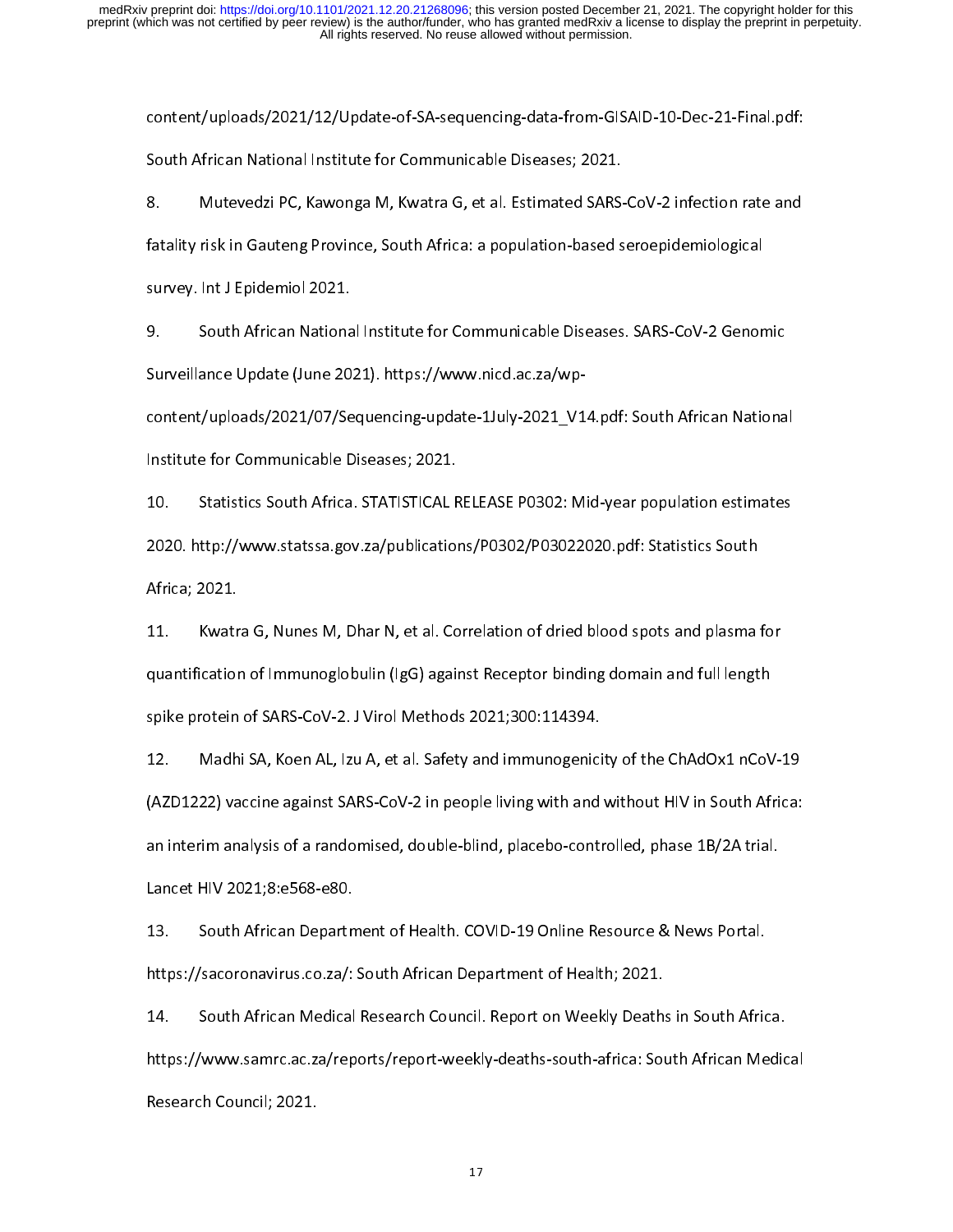$15.$ 15. Surveillance (DATCOV) Report. https://www.nicd.ac.za/diseases-a-z-index/disease<br>covid-19/surveillance-reports/daily-hospital-surveillance-datcov-report/: South Afr<br>National Institute for Communicable Diseases; 2021.

covid-19/surveillance-reports, surry-responses in Carlo Line<br>National Institute for Communicable Diseases; 2021.<br>16. South African National Institute for Communicable Diseases. Weekly Hospital<br>Surveillance (DATCOV) Update. National Institute for Communicational Institute for Communications Surveillance (DATCOV) Update. https://www.nicd.ac.<br>Covid-19/surveillance-reports/weekly-hospital-survei 11. Surveillance (DATCOV) Update. https://www.nicd.ac.za/diseases-a-z-index/disease-in<br>covid-19/surveillance-reports/weekly-hospital-surveillance-datcov-update/: South Af<br>National Institute for Communicable Diseases; 2021.

covid-19/surveillance-reports-reports-reports-reports-reports-reports-reports-<br>19. Surveillance-data: Milne G, Hames T, Scotton C, et al. Does infection with or vaccination against SARS-<br>2007-2 lead to lasting immunity? La 17. Milne G, Hames T, Scotton C, et al. Does infec<br>CoV-2 lead to lasting immunity? Lancet Respir Med 2<br>18. Dan JM, Mateus J, Kato Y, et al. Immunologica

Covert Presseal of Presseal<br>18. Dan JM, Mateus J, Kato Y, et al. Immunological memory to SA<br>19. Rössler A, Riepler L, Bante D, von Laer D, Kimpel J. SARS-CoV-<br>19. Rössler A, Riepler L, Bante D, von Laer D, Kimpel J. SARS-C

18. Up to 8 months after infection. Science 2021;371.<br>19. Dan Rössler A, Riepler L, Bante D, von Laer D, Kimpel J. SARS-CoV-2 B.1.1.529 variant<br>(Omicron) evades neutralization by sera from vaccinated and convalescent indiv up to 8 months after infection. Science 2021;371.<br>19. Rössler A, Riepler L, Bante D, von Laer D, Kimpel J. SARS-CoV-2 B.1.1.529 variant<br>(Omicron) evades neutralization by sera from vaccinated and convalescent individ 19. Rosencer, Riepler L, Bante D, Versler D, Ampelver A, B. P. Leversler Taman.<br>19. Rössler A, Riepler A, Riemann S. Rosencer A, Riemann S. Rosencer, Individuals.<br>19. Rosencer, Montefior, McDermott AB, et al. Immune correl

(Comicron) evades neutralization by sera from vacancination and convaries in manufaction<br>medRxiv 2021:https://www.medrxiv.org/content/10.1101/2021.12.08.21267491v1.<br>20. Gilbert PB, Montefiori DC, McDermott AB, et al. Immun medana escenar<sub>i</sub>cy, medana es<sub>o</sub>, energ<sub>y</sub> energy escenarioneer version.<br>20. Gilbert PB, Montefiori DC, McDermott AB, et al. Immune correlates analysis o<br>mRNA-1273 COVID-19 vaccine efficacy clinical trial. Science 2021:ea

20. Gilbert P, Montefiori D, McDermotte, Communities and provided in the same of the metallic analysis of the<br>21. Gejnirattisai W, Shaw RH, Supasa P, et al. Reduced neutralisation of SARS-COV-2<br>20 Omicron-B.1.1.529 variant 21. Dejnirattisai W, Shaw RH, Supasa P, et al. Reduced neutralisation of<br>Omicron-B.1.1.529 variant by post-immunisation serum. medRxiv<br>2021:https://www.medrxiv.org/content/10.1101/2021.12.10.21267534v1. 21. Definition of the superior of the set al. 84RF and the set al. 84Riv 2021:https://www.medrxiv.org/content/10.1101/2021.12.10.21267534v1.<br>2021:https://www.medrxiv.org/content/10.1101/2021.12.10.21267534v1.<br>22. Cele S, J

2021:https://www.medrxiv.org/content/10.1101/2021.12.10.212<br>22. Cele S, Jackson L, Khan K, et al. SARS-CoV-2 Omicron has ex<br>escape of Pfizer BNT162b2 elicited neutralization and requires ACI 22. Cele S, Jackson L, Khan K, et al. SARS-CoV-2 Omicron has extensive b<br>escape of Pfizer BNT162b2 elicited neutralization and requires ACE2 for infe<br>2021:https://www.medrxiv.org/content/10.1101/2021.12.08.21267417v2. 22. Cele S, Jackson L, Khan K, et al. SARS-CoV-2 Omicron has extensive but incomplete escape of Pizer Bandaria in Pfizer Box 12021<br>12.08.21267417v2.<br>18 2021:https://www.medrxiv.org/content/10.1101/2021.12.08.21267417v2.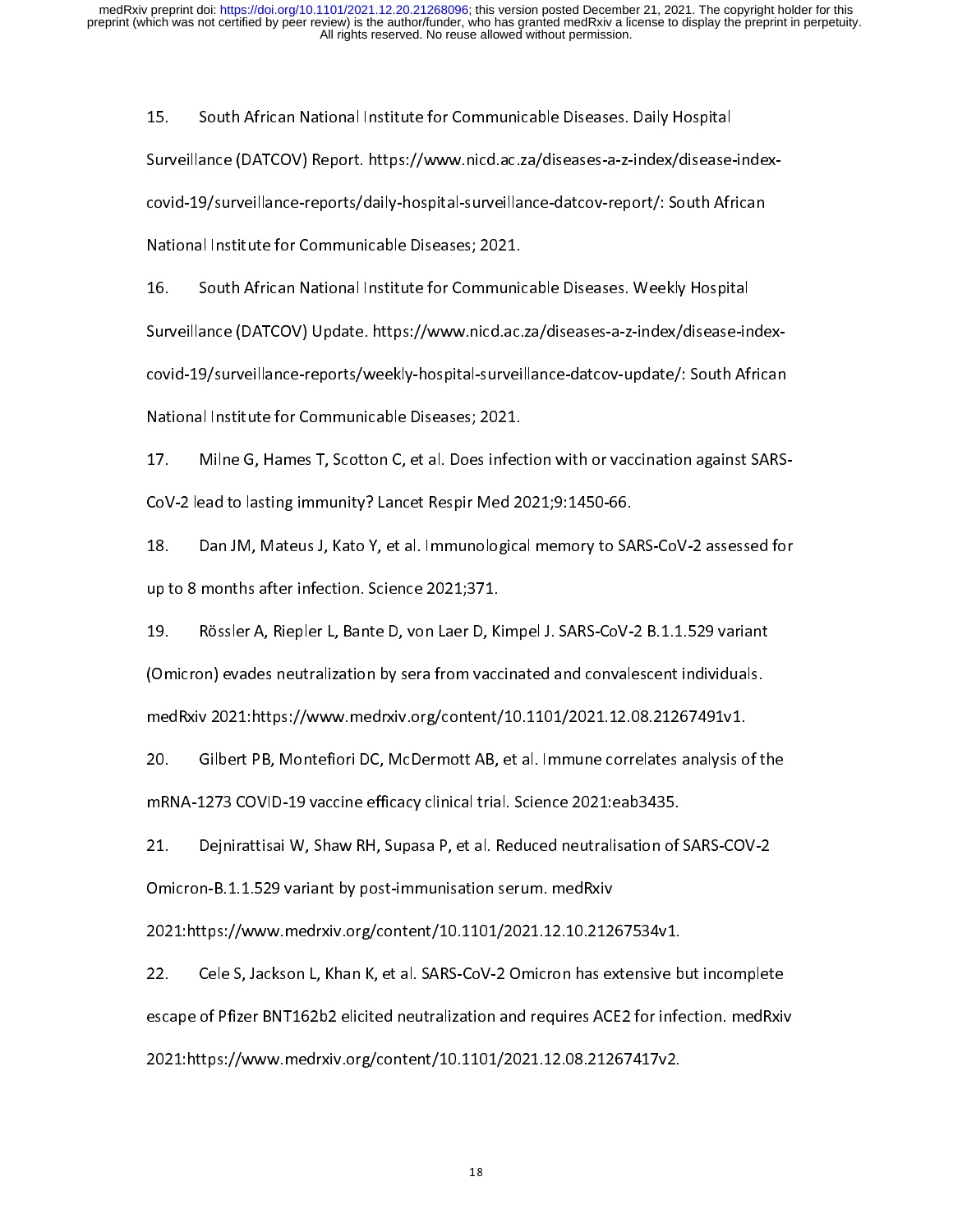23.

23. Andrews Omicron (B.1.1.529) variant of concern. khubnet 2021:preprint.<br>24. Munro APS, Janani L, Cornelius V, et al. Safety and immunogenicity of seven COVID-19 vaccines as a third dose (booster) following two doses of the Omicron (Distance), Canadian Concernsi interacting properties.<br>24. Munro APS, Janani L, Cornelius V, et al. Safety and immunoge<br>19 vaccines as a third dose (booster) following two doses of ChAdOx<br>in the UK (COV-BOOST): 19 vacuus as a third dose (booster) following the actor of ChAdOx1 no ChAdOx1 numbers of ChAdOx1 in the UK (COV-BOOST): a blinded, multicentre, randomised, controlled, phase 2 trial. Lancet<br>2021.<br>25. Discovery Health. Disc

in the UK (COV-BOOST): a blinded, multicentre, randomised, periodicity, phase 2 trial. Lancet<br>2021.<br>administrator, releases at-scale, real-world analysis of Omicron outbreak based on 211 000 25.<br>admin<br>COVID 25. Discovery Health and Ministrator, releases at-scale, real-world analysis of Omicron outbreak based on 211<br>2011 COVID-19 test results in South Africa, including collaboration with the South Africa.<br>https://www.discovery cOVID-19 test results in South Africa, including collaboration with the South Africa.<br>https://www.discovery.co.za/corporate/news-room: Discovery Health; 2021.<br>26. Madhi SA, Baillie V, Cutland CL, et al. Efficacy of the

COVID-19 test results in South Africans, including collaboration with the South Africa<br>https://www.discovery.co.za/corporate/news-room: Discovery Health; 2021.<br>26. Madhi SA, Baillie V, Cutland CL, et al. Efficacy of the Ch https://www.discoverset.com<br>26. Madhi SA, Baillie V, Cutland CL, et al. Efficacy of the ChAdOx1 nCoV-19<br>27. Nasreen S, Chung H, He S, et al. Effectiveness of COVID-19 vaccines ag.

Vaccine against the B.1.351 Variant. N Engl J Med 2021;384:1885-98.<br>27. Nasreen S, Chung H, He S, et al. Effectiveness of COVID-19 vaccines against varia<br>of concern in Ontario, Canada. medRxiv Vaccine against the B.1.351 Vaccine against the S.1.351 Vaccine against the S.1.351 Vaccine against the S.1.351 Vaccine against the S.1.3594<br>1021:https://www.medrxiv.org/content/10.1101/2021.06.28.212594<br>1021:https://www.m 2021:https://www.medrxiv.org/content/10.1101/2021.06.28.21259420v2.<br>28. Fischer RJ, van Doremalen N, Adney DR, et al. ChAdOx1 nCoV-19 (AZD1222) protects

of concern in Ontario, Canada. mediami<br>2021:https://www.medrxiv.org/content<br>28. Fischer RJ, van Doremalen N, Adr<br>Syrian hamsters against SARS-CoV-2 B.1. 2221: Fischer RJ, van Doremalen N, Adney DR, et al. ChAdOx1 nCoV-19 (AZ<br>Syrian hamsters against SARS-CoV-2 B.1.351 and B.1.1.7. Nat Commun 2021<br>29. Liu Y, Rocklov J. The reproductive number of the Delta variant of SAF

28. Fischer RJ, van Doremann N, Adaby J, 2017 of all the team work of the 2021;12:5868.<br>29. Liu Y, Rocklov J. The reproductive number of the Delta variant of SARS-CoV-2 is far<br>higher compared to the ancestral SARS-CoV-2 vi Syrian hamsters against SARS-CoV-2 B.1.351 and B.1.1.7. Nat Commun 2021;12:5868.

20. Liu Y, Rochloot Reproductive number of the Delta Variant of the Delta<br>higher compared to the ancestral SARS-CoV-2 virus. J Travel Med 2021;28.<br>30. Jassat W, Mudara C, Ozougwu L, et al. Difference in mortality among ind do. Jassat W, Mudara C, Ozougwu L, et al. Difference in mortality amon<br>admitted to hospital with COVID-19 during the first and second waves in Sc<br>cohort study. Lancet Glob Health 2021;9:e1216-e25. 30. January 20. January 20. January 20. January 20. January 20. January 20. January 20. January 20. January 20<br>admitted to hospital with COVID-19 during the first and second waves in South Africa: a<br>cohort study. Lancet Gl cohort study. Lancet Glob Health 2021;9:e1216-e25.<br>
and second waves in South Africa: and second waves in South Africa: and second waves in South Africa: and second waves in South Africa: and second waves in South Africa: cohort study. Lancet Glob Health 2021;<br>19:<br>19: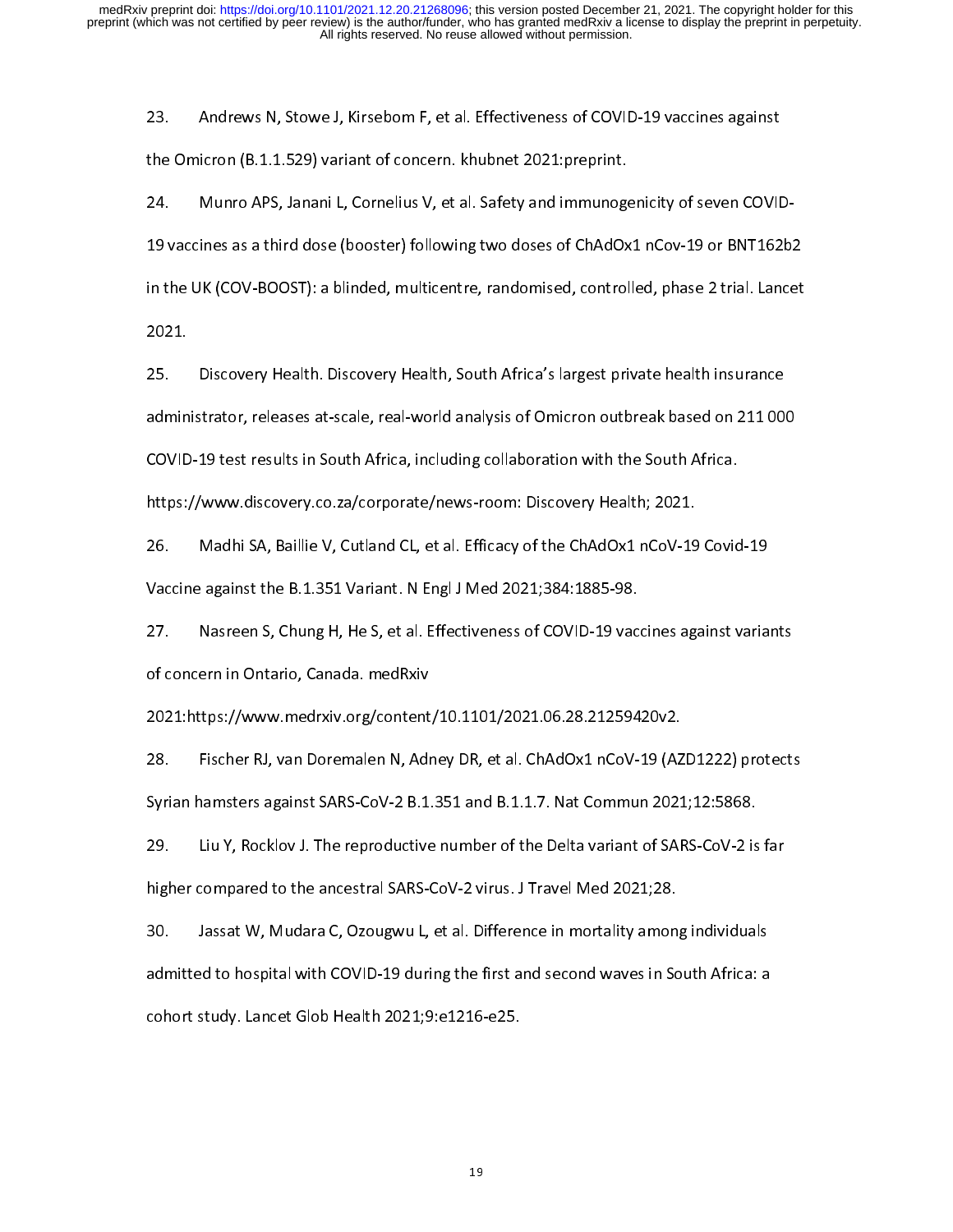## TABLES

Table 1: Seroprevalence of SARS-CoV-2 anti-spike or anti-nucleocapsid immunoglobulin G and factors associated with seropositivity in

| Category            | No. (%)     | Seroprevalence, no. (%) [95% CI] | Odds ratio (95%Cl)  | Adjusted odds ratio‡ (95%Cl) |
|---------------------|-------------|----------------------------------|---------------------|------------------------------|
| All participants    | 7010 (100)  | 5125 (73.1) [72.0-74.1]          | Not applicable      | Not applicable               |
| Gender              | $n = 7010$  |                                  |                     |                              |
| Male                | 2941 (42.0) | 1998 (67.9) [66.2-69.6]          | Reference           | Reference                    |
| Female              | 4065 (58.0) | 3125 (76.9) [75.5-78.1]          | $1.56(1.41-1.74)$   | $1.43(1.27 - 1.62)$          |
| Not reported        | 4           |                                  |                     |                              |
| Age group $-$ yr*   | $n = 7010$  |                                  |                     |                              |
| $<12$               | 753 (10.7)  | 423 (56.2) [52.6-59.7]           | Reference           | Not applicable               |
| $12 - 18$           | 622(8.9)    | 459 (73.8) [70.2-77.1]           | $2.20(1.75 - 2.76)$ | Not applicable               |
| >18 to 50           | 4047 (57.7) | 2978 (73.6) [72.2-74.9]          | $2.17(1.85 - 2.55)$ | Not applicable               |
| $>50$               | 1588 (22.7) | 1265 (79.7) [77.6-81.5]          | $3.05(2.52 - 3.68)$ | Not applicable               |
| Vaccination status* | $n = 7010$  |                                  |                     |                              |
| Not vaccinated      | 5691 (81.2) | 3895 (68.4) [67.2-69.6]          | Reference           | Not applicable               |
| Vaccinated          | 1319 (18.8) | 1228 (93.1) [91.6-94.3]          | $6.22(4.99 - 7.75)$ | Not applicable               |

Gauteng Province, stratified by gender, age group, and district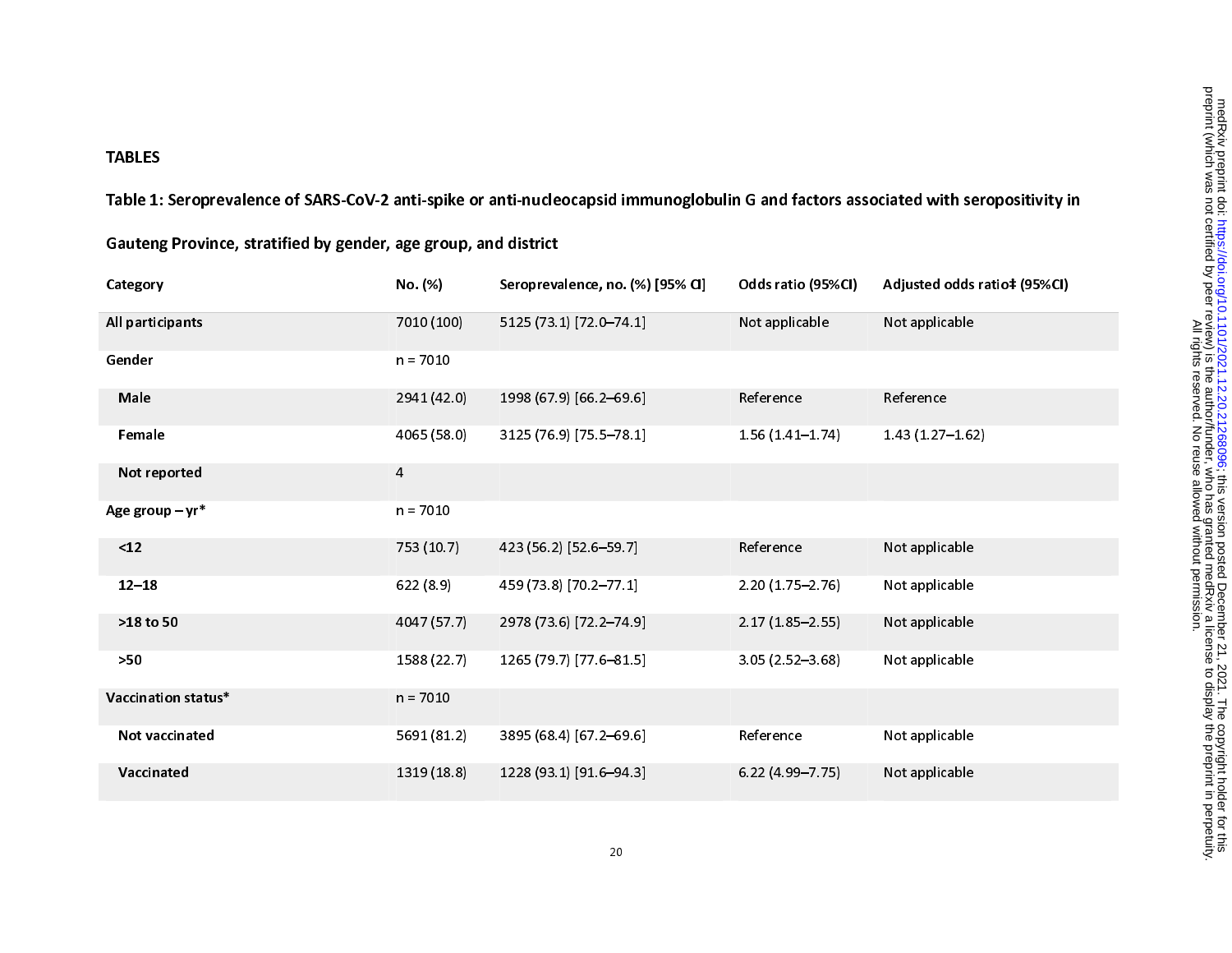| Category                                 | No. (%)      | Seroprevalence, no. (%) [95% CI] | Odds ratio (95%Cl)  | Adjusted odds ratio‡ (95%Cl) |
|------------------------------------------|--------------|----------------------------------|---------------------|------------------------------|
| Vaccination by age group                 | $n = 7010$   |                                  |                     |                              |
| <12 vaccinated                           | $\mathbf{0}$ | $\overline{0}$                   | Not evaluable       | Not evaluable                |
| <12 unvaccinated                         | 753 (10.7)   | 423 (55.8) [52.2-59.4]           | $0.56(0.48 - 0.66)$ | $0.63(0.38 - 1.07)$          |
| 12-18 unvaccinated                       | 603(8.6)     | 443 (73.5) [69.8-76.8]           | $1.21(1.00-1.47)$   | $1.29(0.81 - 2.06)$          |
| 12-18 vaccinated                         | 19(0.3)      | 16 (84.2) [60.8-94.8]            | $2.34(0.68 - 8.03)$ | $2.25(0.61 - 8.33)$          |
| >18 to 50 unvaccinated                   | 3356 (47.9)  | 2334 (69.5) [68.0-71.1]          | Reference           | Reference                    |
| >18 to 50 vaccinated                     | 691 (9.9)    | 643 (93.1) [90.9-94.7]           | $5.87(4.34 - 7.94)$ | 5.69 (4.18-7.75              |
| >50 unvaccinated                         | 979 (14.0)   | 695 (71.0) [68.1-73.7]           | $1.07(0.92 - 1.25)$ | 1.07 (0.90-1.27              |
| >50 vaccinated                           | 609 (8.7)    | 569 (93.4) [91.2-95.1]           | $6.23(4.48 - 8.65)$ | $5.92(4.21 - 8.33)$          |
| Reported previous covid-19 positive test | $n = 7010$   |                                  |                     |                              |
| <b>Never tested</b>                      | 5956 (85.0)  | 4272 (71.7) [70.6-72.8]          | Reference           | Reference                    |
| <b>Tested positive</b>                   | 195(2.8)     | 172 (88.2) [82.9-92.0]           | 2.94 (1.90-4.57)    | $1.94(1.23 - 3.08)$          |
| <b>Tested negative</b>                   | 859 (12.3)   | 681 (79.3) [76.3-81.8]           | $1.50(1.26 - 1.79)$ | $0.95(0.78 - 1.15)$          |
| Median household members per room        | $1(0.5-1.5)$ |                                  | $1.04(0.96 - 1.09)$ | $0.96(0.91 - 1.00)$          |
| $(IQR) - no.$                            |              |                                  |                     |                              |
| Occupation                               | $n = 7010$   |                                  |                     |                              |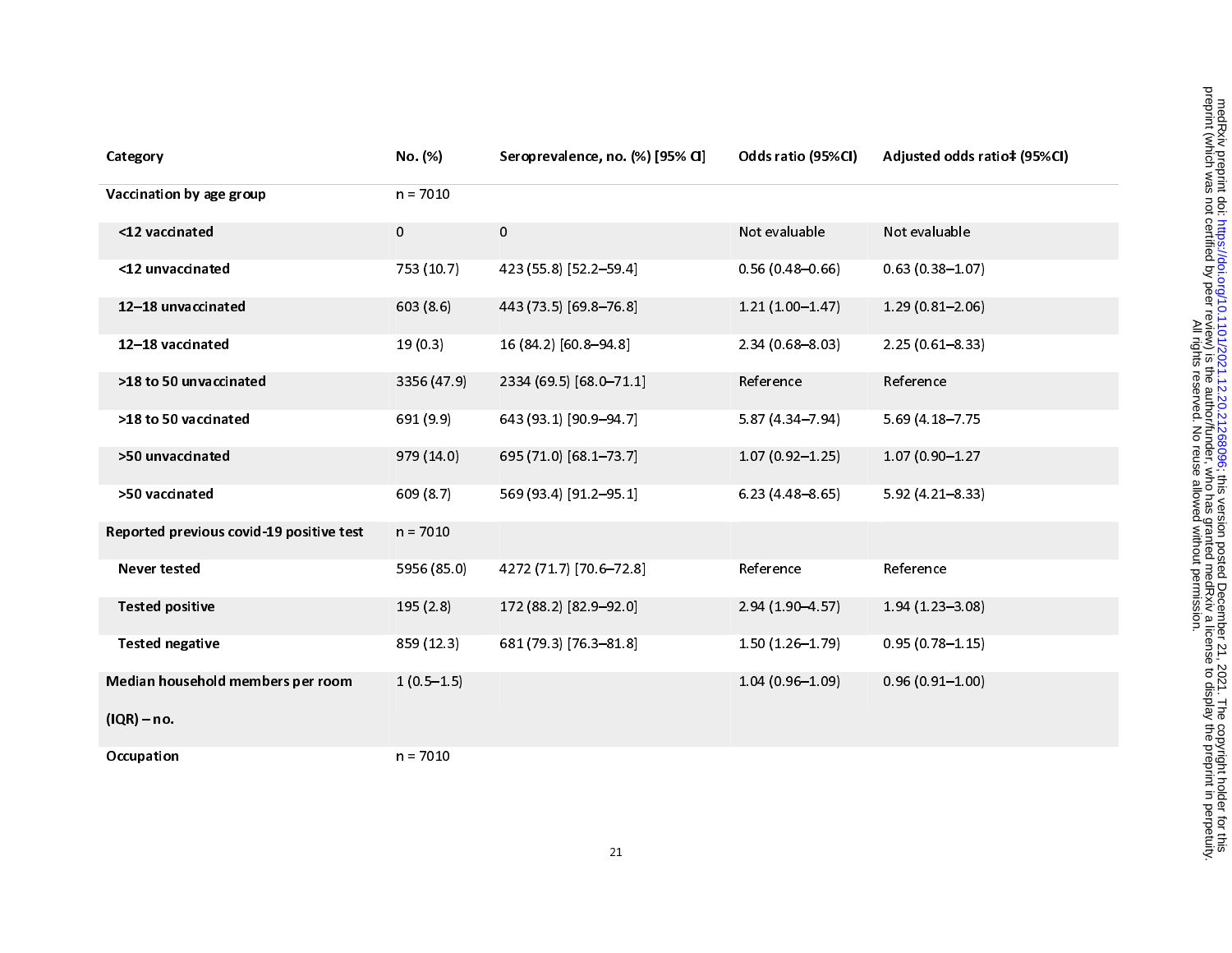| Category                               | No. (%)     | Seroprevalence, no. (%) [95% CI] | Odds ratio (95%CI)  | Adjusted odds ratio‡ (95%Cl) |
|----------------------------------------|-------------|----------------------------------|---------------------|------------------------------|
| Unemployed                             | 4102 (58.5) | 3014 (73.5) [72.1-74.8]          | Reference           | Reference                    |
| <b>Production sector</b>               | 381 (5.4)   | 279 (73.2) [68.6-77.4]           | $0.99(0.78 - 1.25)$ | $1.18(0.92 - 1.52)$          |
| Teacher, public transport, retail shop | 661 (9.4)   | 509 (77.0) [73.6-80.1]           | $1.21(1.00-1.47)$   | $1.13(0.92 - 1.39)$          |
| <b>Healthcare worker</b>               | 73(1.0)     | 63 (86.3) [76.4-92.5]            | $2.27(1.16 - 4.45)$ | 1.73 (0.86-3.48)             |
| Office work/Other                      | 353(5.0)    | 277 (78.5) [73.9-82.4]           | $1.32(1.01 - 1.71)$ | $1.18(0.89 - 1.56)$          |
| Student                                | 1440 (20.5) | 981 (68.1) [65.7-70.5]           | $0.77(0.68 - 0.88)$ | $1.08(0.90 - 1.30)$          |
| Smoking statust                        | $n = 5740$  |                                  |                     |                              |
| Non-smoker                             | 4168 (59.5) | 3234 (77.6) [76.3-78.8]          | Reference           | Reference                    |
| Daily                                  | 1125(16.1)  | 748 (66.5) [63.7-69.2]           | $0.57(0.50 - 0.66)$ | $0.69(0.59 - 0.80)$          |
| Once or twice a week                   | 244(3.5)    | 181 (74.2) [68.3-79.3]           | $0.83(0.62 - 1.12)$ | $1.07(0.79 - 1.45)$          |
| Occasionally                           | 203(2.9)    | 157 (77.3) [71.1-82.6]           | $0.99(0.70 - 1.38)$ | $1.10(0.78 - 1.56)$          |
| <b>Comorbidities</b>                   | $n = 7010$  |                                  |                     |                              |
| <b>None</b>                            | 4731 (67.5) | 3507 (74.1) [72.9-75.4]          | Reference           | Reference                    |
| 1 or more                              | 2279 (32.5) | 1616 (70.9) [69.0-72.7]          | $0.85(0.76 - 0.95)$ | $1.06(0.87 - 1.28)$          |
| <b>HIV status</b>                      | $n = 7010$  |                                  |                     |                              |
| <b>HIV negative</b>                    | 6460 (92.2) | 4727 (73.2) [72.1-74.2]          | Reference           | Reference                    |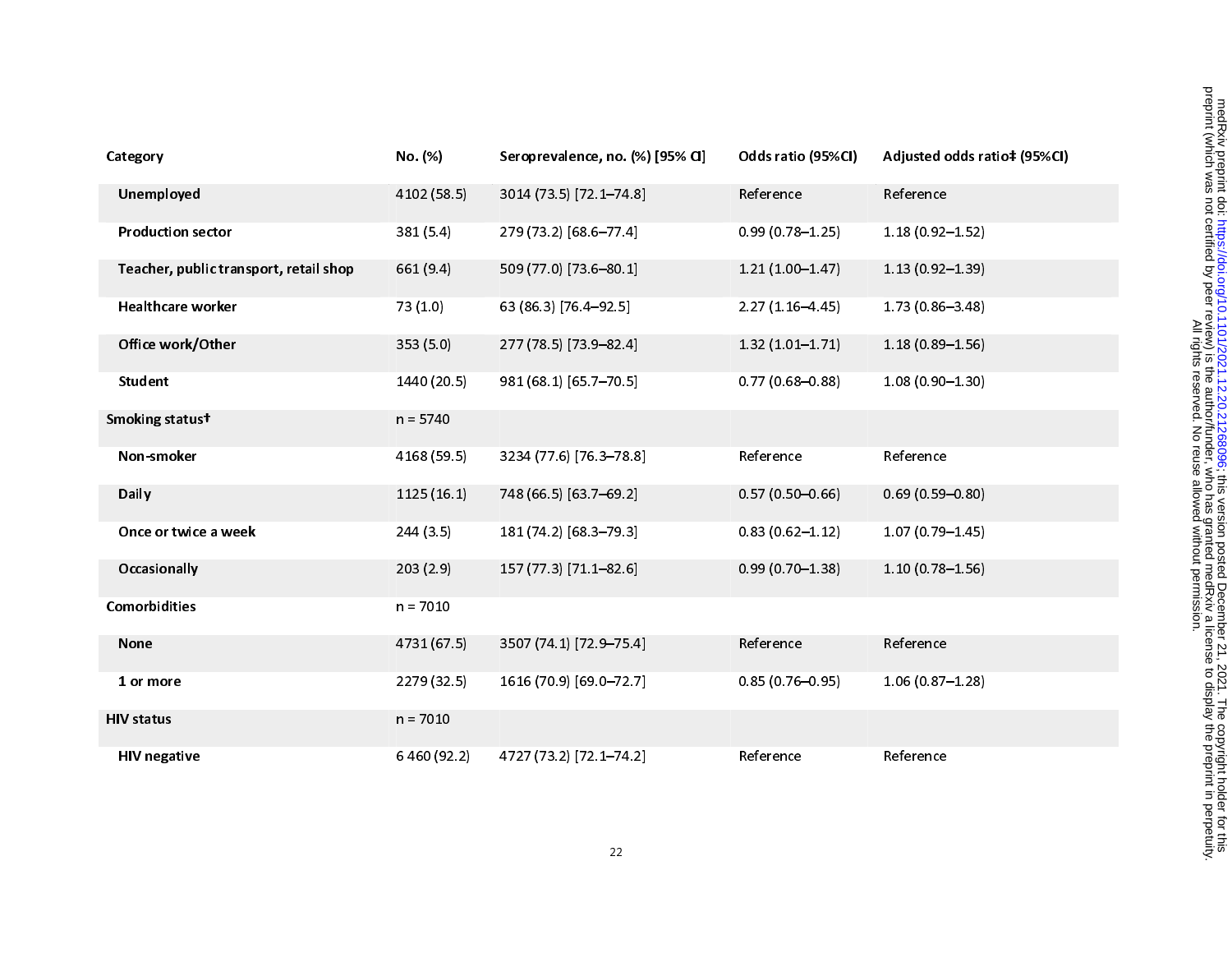| Category                            | No. (%)     | Seroprevalence, no. (%) [95% CI] | Odds ratio (95%Cl)  | Adjusted odds ratio‡ (95%Cl) |
|-------------------------------------|-------------|----------------------------------|---------------------|------------------------------|
| <b>HIV positive</b>                 | 550 (7.8)   | 396 (72.0) [68.1-75.6]           | $0.94(0.78 - 1.14)$ | $0.73(0.59 - 0.90)$          |
| <b>Dwelling type</b>                | $n = 7010$  |                                  |                     |                              |
| Formal stand-alone house            | 4700 (67.0) | 3489 (74.2) [72.9-75.4]          | Reference           | Reference                    |
| <b>Informal dwelling</b>            | 1147(16.4)  | 761 (66.3) [63.6-69.0]           | $0.68(0.60 - 0.79)$ | $0.78(0.67 - 0.90)$          |
| Block of flats/ high-rise buildings | 423 (6.0)   | 329 (77.8) [73.6-81.5]           | $1.22(0.96 - 1.55)$ | $1.33(1.03 - 1.71)$          |
| Subsidized low-income housing       | 666 (9.5)   | 495 (74.3) [70.8-77.4]           | $1.00(0.83 - 1.21)$ | $0.98(0.80 - 1.20)$          |
| Other                               | 74(1.1)     | 51 (68.9) [57.5-78.4]            | $0.77(0.47 - 1.27)$ | $0.81(0.48 - 1.37)$          |
| <b>District</b>                     | $n = 7010$  |                                  |                     |                              |
| Johannesburg                        | 2468 (35.2) | 1881 (76.2) [74.5-77.8]          | Reference           | Reference                    |
| Ekurhuleni                          | 1861 (26.5) | 1382 (74.3) [72.2-76.2]          | $0.90(0.78 - 1.04)$ | $0.94(0.81 - 1.09)$          |
| Sedibeng                            | 564 (8.0)   | 397 (70.4) [66.5-74.0]           | $0.74(0.61 - 0.91)$ | $0.77(0.62 - 0.95)$          |
| <b>City of Tshwane</b>              | 1464 (20.9) | 976 (66.7) [54.2-69.0]           | $0.62(0.54 - 0.72)$ | $0.62(0.53 - 0.72)$          |
| <b>West Rand</b>                    | 653(9.3)    | 489 (74.9) [71.4-78.1]           | $0.93(0.76 - 1.14)$ | $0.95(0.77 - 1.18)$          |

CI, confidence interval. IQR, interquartile range. \*Age and vaccination status were not included in the regression model; instead, we introduced an interaction term between age and vaccination status to account for the differences in seroprevalence by vaccination status across the different age categories.†Smoking status was restricted to individuals aged >18 years in the univariable analyses. ‡We determine factors associated with SARS-CoV-2 seropositivity by multivariable logistic regression, adjusting for gender, age, comorbidities, employment, and district. Variables significant at p=0.15 in the univariable analysis were systematically added to the multivariable model assessing the model log likelihood and  $\chi^2$ . We showed decreased odds of SARS-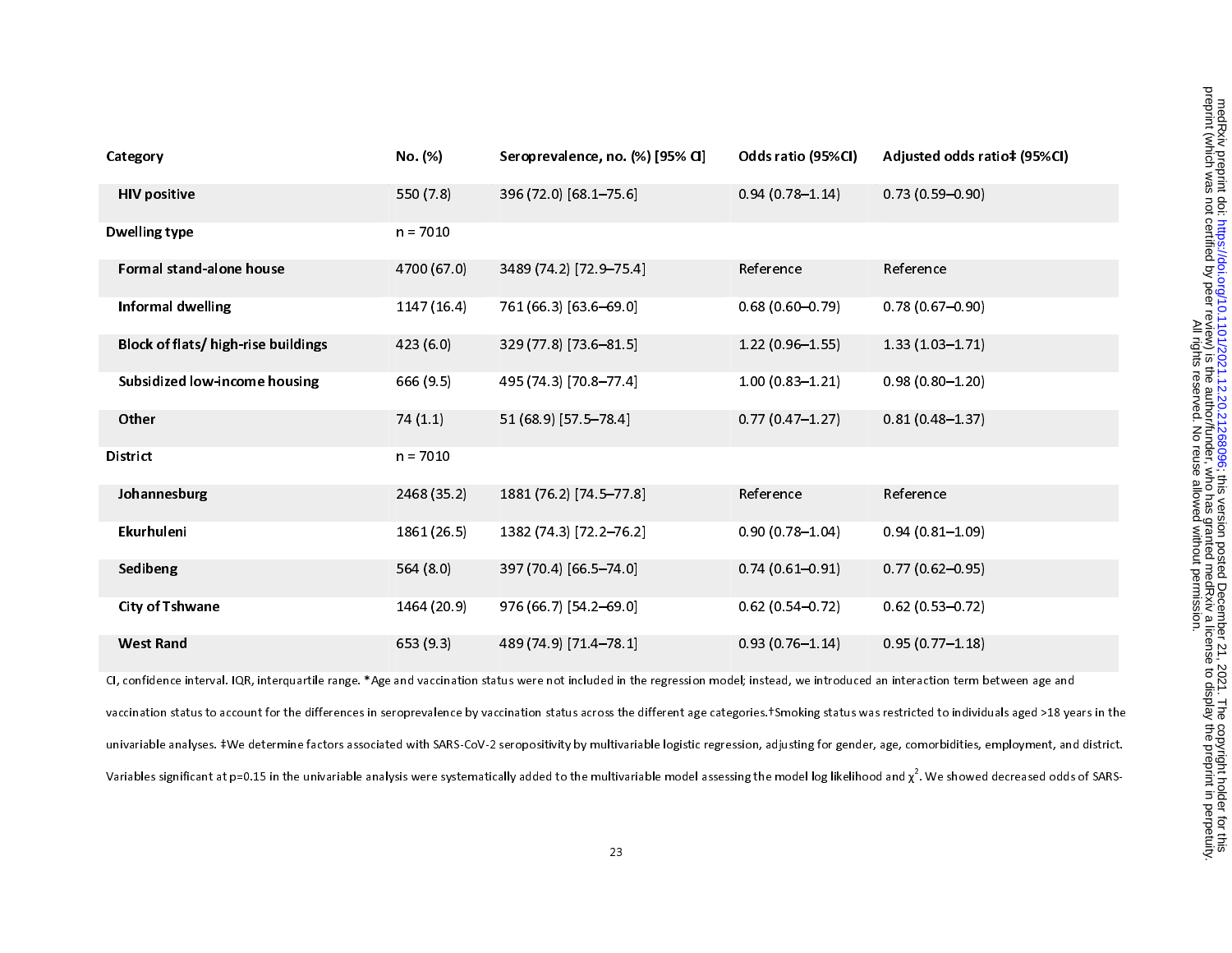CoV-2 seropositivity in males, HIV-positive individuals, and individuals residing in Tshwane and Sedibeng. Vaccination status was obtained from vaccination certificates in 1026 of 1327 (77.3%) individuals who reported being vaccinated. Vaccination status and dwelling type were strongly associated with seropositivity. Unadjusted and adjusted odds ratios are presented with 95% confidence intervals (CI) in brackets. We used the national census classification to define dwelling types.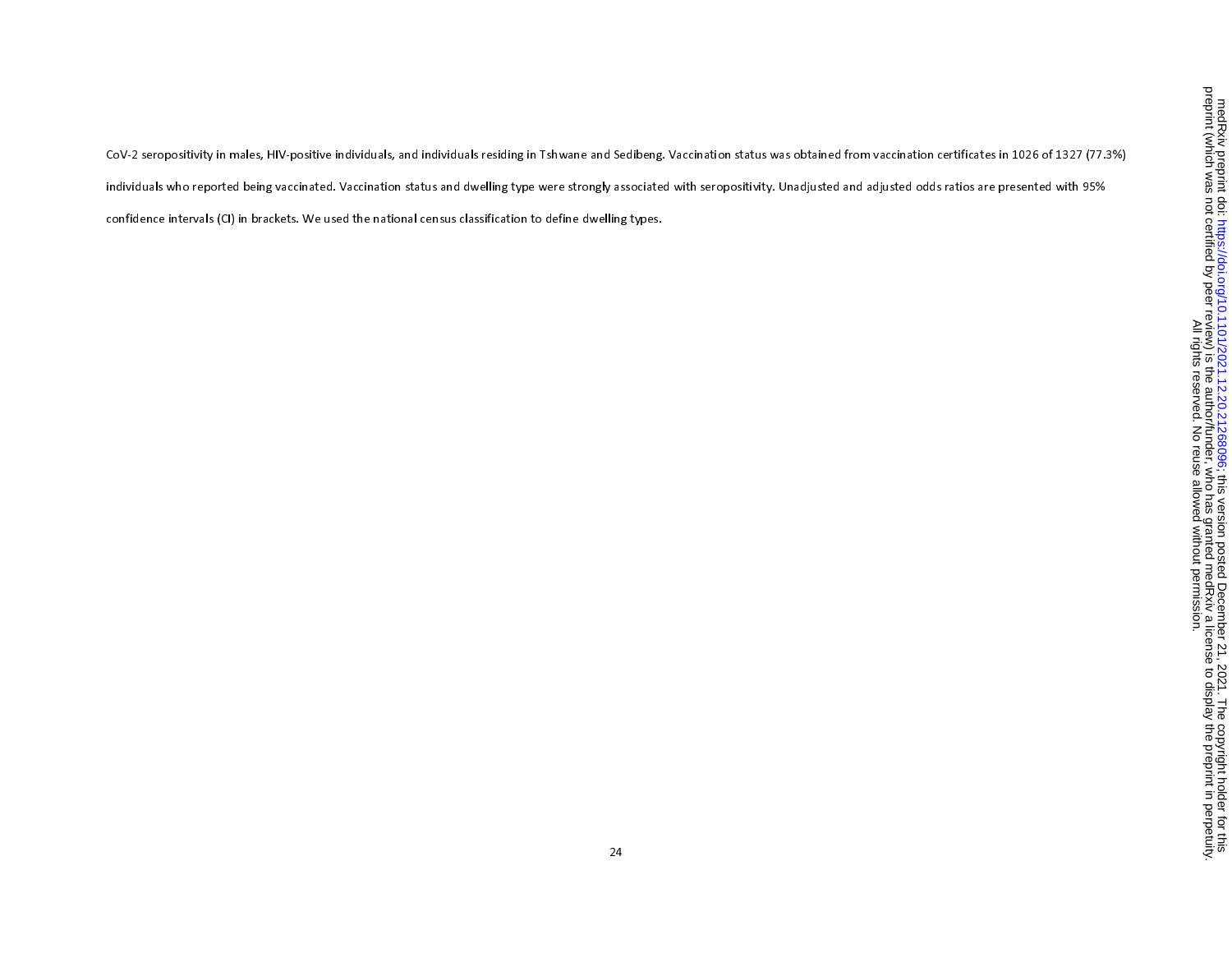Table 2: Cumulative reported Covid-19 cases, hospitalizations, recorded deaths, and excess mortality in Gauteng Province by Covid-19

wave.

|                                                          | Wave $1^*$     | Wave $2^*$               | Wave $3*$           | Wave $4*$                | <b>TOTAL</b> |
|----------------------------------------------------------|----------------|--------------------------|---------------------|--------------------------|--------------|
| Period for case wave                                     | May 22-Sept 9, | Nov 30, 2020-Mar 6, 2021 | May 2-Sept 22, 2021 | Nov 15-December 15, 2021 |              |
|                                                          | 2020           |                          |                     |                          |              |
| Dominant variant                                         | Wild type      | Beta                     | Delta               | <b>Omicron</b>           |              |
| Cases in wavet                                           | 211,220        | 171,559                  | 490,460             | 164,911                  | 1,038,150    |
| Cases in first 31 days                                   | 19,820         | 52,061                   | 38,577              | 164,911                  | 275,369      |
| Hospitalizations in first 31 days <sup>*</sup>           | 2006           | 15,102                   | 10,088              | 3432                     | 30,628       |
| Cumulative reported deaths in first 31 days <sup>8</sup> | 249            | 636                      | 668                 | 194                      | 1,747        |
| Cumulative excess deaths in first 31 days <sup>1</sup>   | 4,774          | 912                      | 2650                | 569                      | 8,905        |

\*Case wave periods exclude inter-wave case numbers; other waves are lagged with respect to cases. Wave 4 is ongoing.

†Changes in testing rates, particularly the lower rates during Wave 1 due to constraints in laboratory capacity and prioritization of testing for hospitalized individuals, prevent direct comparisons, especially in terms of case numbers during the first wave in relation to the subsequent waves. Cases include asymptomatic and symptomatic individuals. Cumulative reported cases were sourced from the National Department of Health.<sup>13</sup>

 $^{\text{+}}$ Hospitalization data are from DATCOV, hosted by the National Institute for Communicable Disease,<sup>15</sup> as described previously.<sup>30</sup> The system was developed during the course of the first wave. with gradual onboarding of facilities; hence, these data could underestimate hospitalized cases in the first wave relative to subsequent waves. The hospitalized cases include individuals with Covid-19, as well as coincidental infections identified as part of routine testing for SARS-CoV-2 of individuals admitted to the facilities to assist in triaging of patients in the hospital.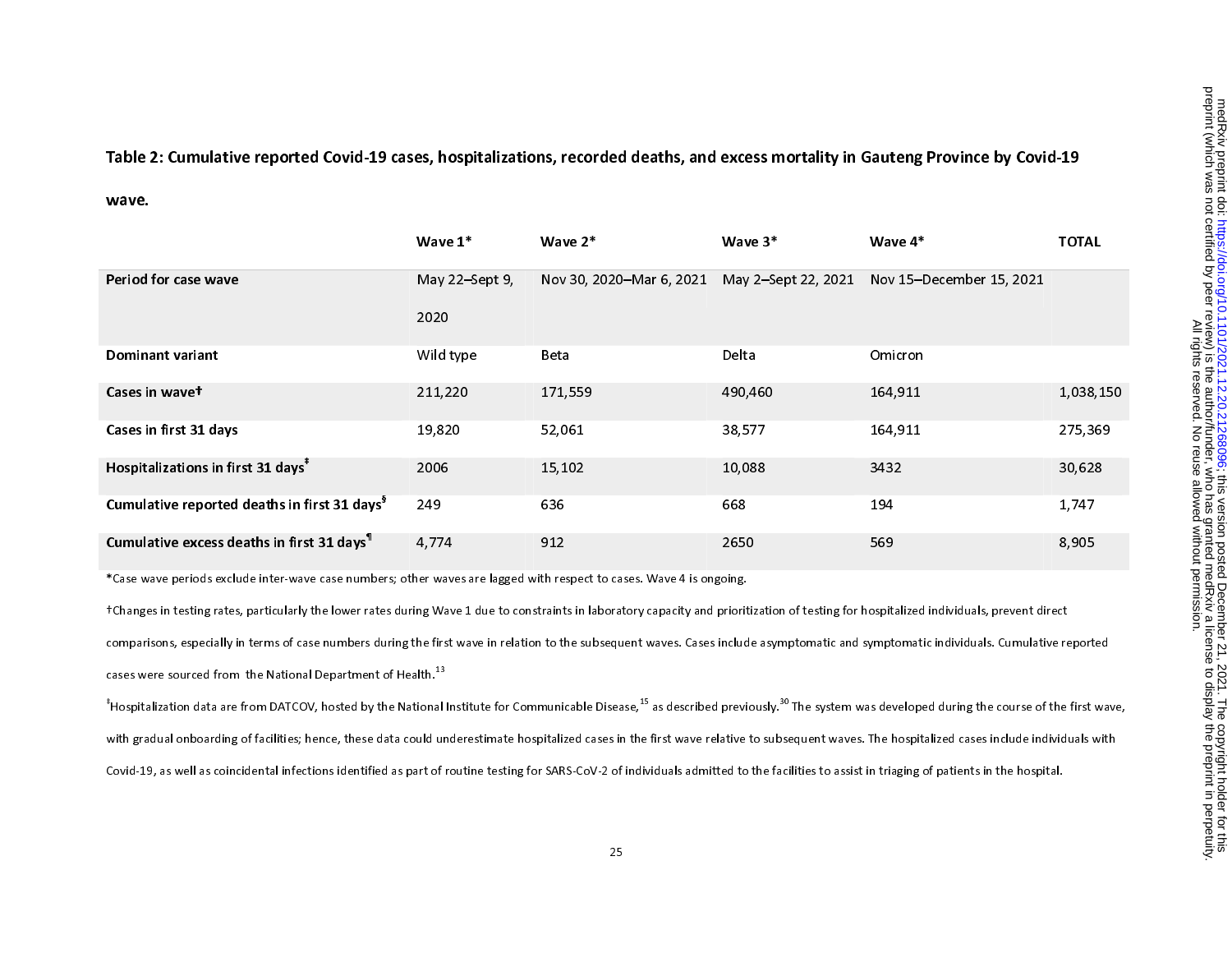$\rm{^6}$ Cumulative reported deaths were sourced from the National Department of Health.<sup>13</sup>

¶Excess mortality from natural causes was sourced from the South African Medical Research Council. The excess mortality data are reported through to December 4, 2021.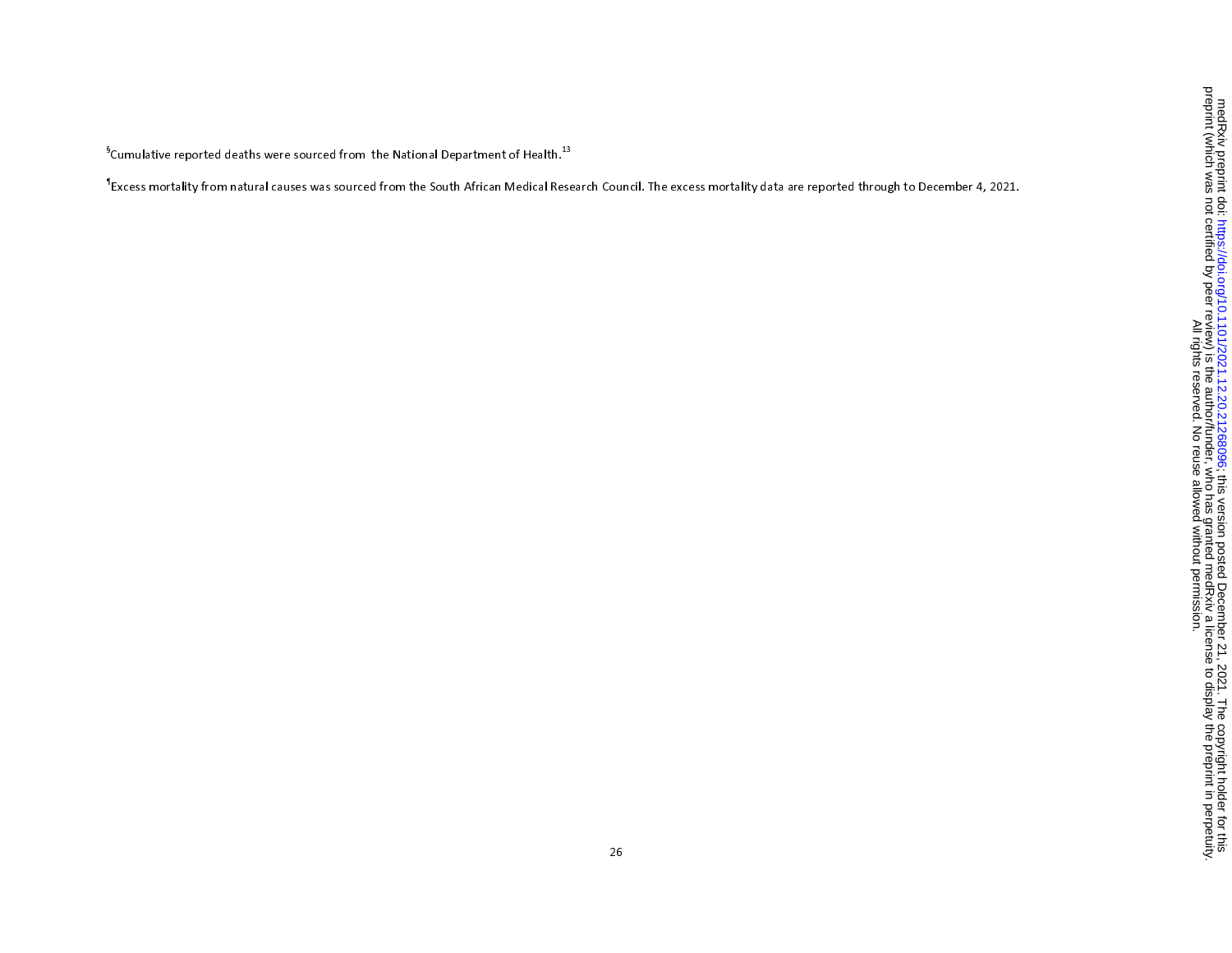# Figure 1: Flow of households and participants included in the seroprevalence survey.

This figure illustrates the flow of participants included in the present survey (survey 2) compared to survey  $1,$ 

from approaching the individuals and negotiating participation through to specimen collection and processing.

Absolute numbers are presented. The final analysis included 7010 individuals in 26 sub-districts.

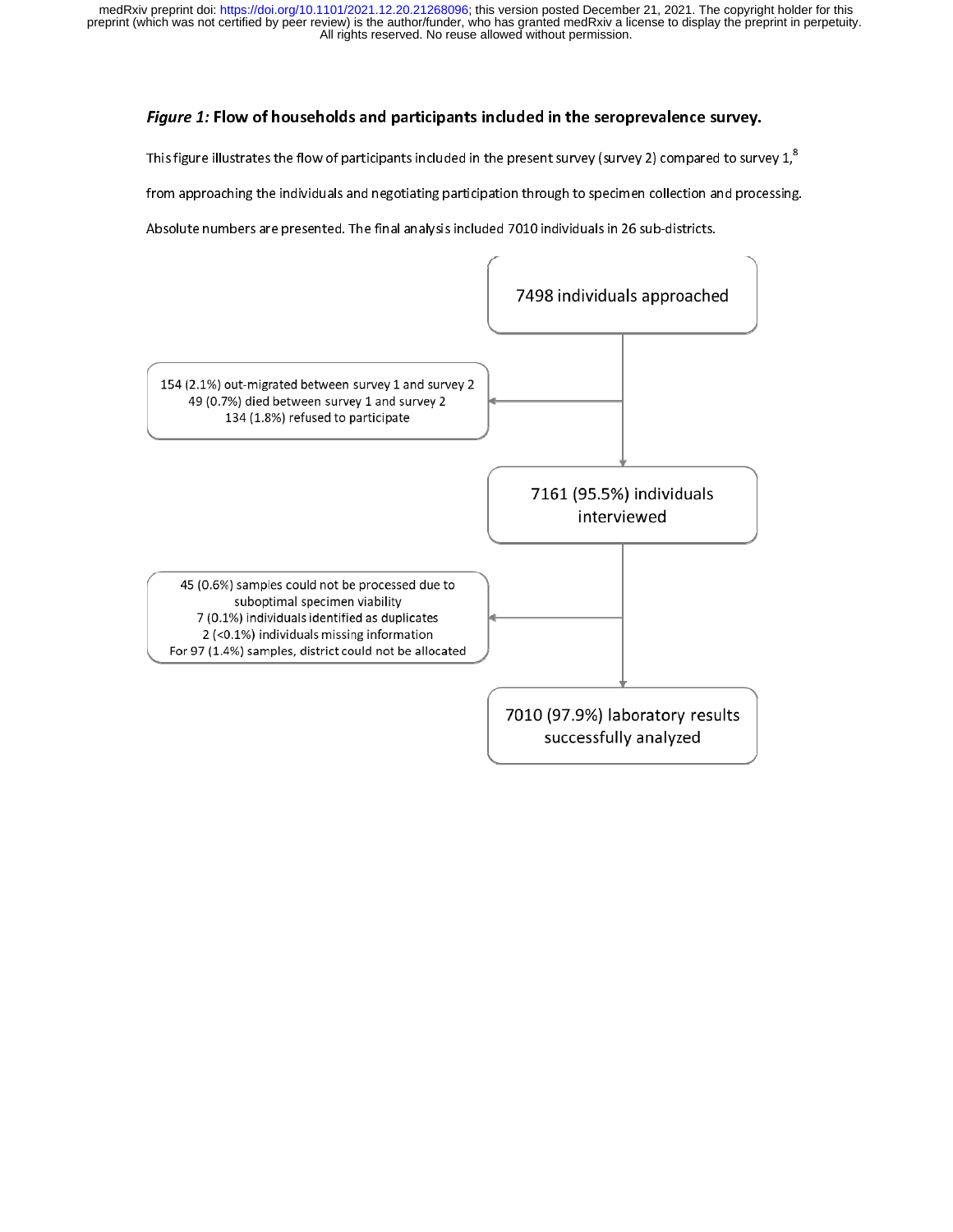# Figure 2: Seroprevalence across sub-districts in Gauteng Province.

Sampling period from October 22, 2021 through to December 9, 2021.